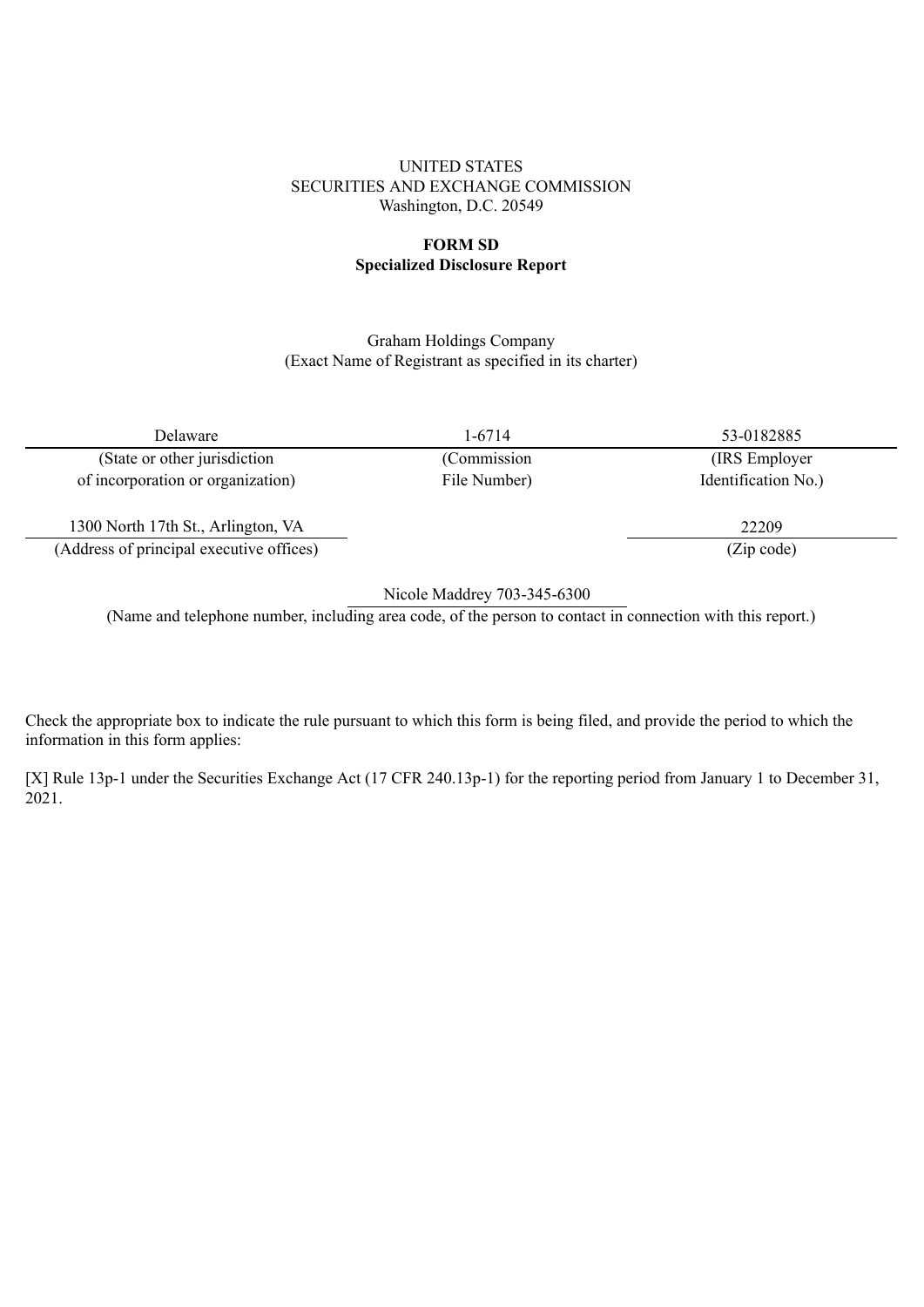#### **Section 1 - Conflict Minerals Disclosure**

## **Item 1.01 Conflict Minerals Disclosure and Report**

### **Item 1.02 Exhibit**

A copy of our Conflict Minerals Report is filed as Exhibit 1.01 and is publicly available at http://www.ghco.com/phoenix.zhtml?c=62487&p=irol-sec

## **Section 2 - Exhibits**

## **Item 2.01 Exhibits**

| Designation  | Description                     | Method of Filing       |
|--------------|---------------------------------|------------------------|
| Exhibit 1.01 | <b>Conflict Minerals Report</b> | Filed with this report |

# **SIGNATURES**

Pursuant to the requirements of the Securities Exchange Act of 1934, the registrant has duly caused this report to be signed on its behalf by the duly authorized undersigned.

## **Graham Holdings Company**

(Registrant)

| /s/ Wallace R. Cooney                                                           | May 27, 2022 |
|---------------------------------------------------------------------------------|--------------|
| By Wallace R. Cooney, Senior Vice President-Finance and Chief Financial Officer | Date)        |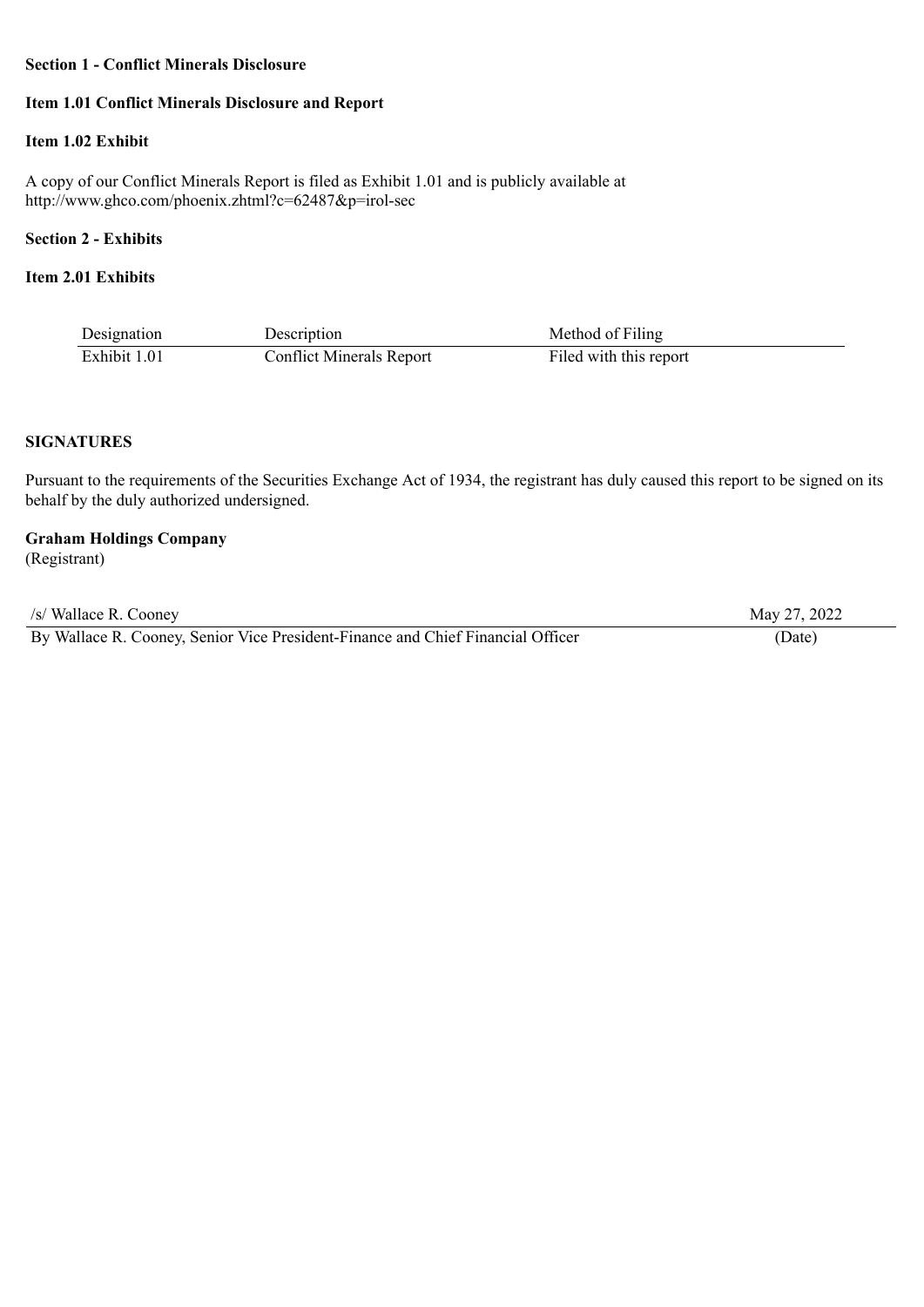### **Exhibit 1.01 - Graham Holdings Company Conflict Minerals Report**

### **1. Introduction**

The Dodd-Frank Wall Street Reform and Consumer Protection Act of 2010 and rules promulgated thereunder by the Securities and Exchange Commission ("SEC") impose certain reporting obligations on public companies that manufacture or contract to manufacture products containing columbite-tantalite (coltan), cassiterite, gold, wolframite, or their derivatives, tantalum, tin and tungsten (each a "Conflict Mineral" as that term is defined in paragraph  $(d)(3)$  of Item 1.01 of Form SD) that may have originated from the Democratic Republic of the Congo or an adjoining country, as defined by paragraph (d)(1) of Item 1.01 of Form SD (collectively, "Covered Countries"). We also refer to tin, tantalum, tungsten, and gold collectively as "3TG". Under the SEC's rules, if any Conflict Minerals are necessary to the functionality or production of a product manufactured by us or contracted by us to be manufactured and are required to be reported in the calendar year covered by this Form SD, the Company must conduct in good faith a reasonable country of origin inquiry regarding those Conflict Minerals that is reasonably designed to determine whether any Conflict Minerals (a) originated in the Covered Countries or (b) are from recycled or scrap sources, as defined by paragraph (d)(6) of Item 1.01 of Form SD.

### **2. Company and Products Overview**

This Conflict Minerals Report (the "Report") for the year ended December 31, 2021 (the "Reporting Period"), is presented by Graham Holdings Company (the "Company") to comply with Rule 13p-1 under the Securities Exchange Act of 1934 (the "Conflict Minerals Rule"). The Company is a diversified education and media company, whose operations include educational services, television broadcasting; online, podcast, print and local TV news; manufacturing; home health and hospice care; and automotive dealerships. The Company's manufacturing companies include Group Dekko Inc. ("Dekko"), Forney Corporation ("Forney") and Joyce/Dayton Corp. ("Joyce"). Forney is a global supplier of products and systems that control and monitor combustion processes in electric utility and industrial applications. Joyce is a global supplier of screw jacks, linear actuators and lifting systems used in commercial and industrial applications. Dekko is an electrical solutions company that focuses on innovative power charging and data systems; industrial and commercial indoor lighting solutions; and the manufacture of electrical components and assemblies for medical equipment, transportation, industrial and appliance products.

The Company has reviewed its operations to determine which parts of its business may be subject to the disclosure requirements under the Dodd-Frank Act of 2010 which requires public companies to disclose measures they have taken to identify the source of "conflict minerals" in the products they manufacture or contract to manufacture. The Company did not include products that were not entered into the stream of commerce in the calendar year ended December 31, 2021, or products manufactured or contracted to be manufactured by entities acquired by the Company after April 2020 if those entities had not been public companies.

Dekko, Forney and Joyce manufacture products that contain small amounts of 3TG metals. These products incorporate generic components obtained from other companies that contain tantalum, tin, tungsten and gold. The 3TG in these generic components are necessary to the

functionality of Dekko's, Forney's and Joyce's products. These generic components are purchased from manufacturers and distributors. Dekko, Forney and Joyce do not purchase any 3TG metals directly from mines, smelters or refiners.

A portion of the procured components and materials within Dekko power distribution products, lighting products, wire harnesses and electro-mechanical assemblies contain gold and tin used as an electrically conductive plating (including electrical wire and cable (tin), plated terminals within purchased connector assemblies (tin and gold) and tin plated copper purchased by Dekko to manufacture electrical terminals). Tin is the most predominant 3TG metal within Dekko's products and may also be present in the form of solder used by component suppliers and by Dekko to establish electrical connections. Dekko's lighting products may contain tungsten (products utilizing incandescent or fluorescent lamp technologies); the steel in some purchased products may also contain tungsten as an alloying element. Printed circuit board assemblies subcontracted by Dekko for inclusion in their products and utilizing certain capacitors may contain tantalum. Forney's products that contain gold and tin are Printed Circuit Boards ("PCBs") and connectors; Forney's products that contain tantalum are capacitors; Forney's products that contain tungsten are electrical materials such as resistors. Joyce's products that contain gold and tin are electrical wiring, name plates, castings and covers; products that contain tantalum are screws and nuts.

On June 14, 2021, the Company acquired Leaf Group Ltd. ("Leaf Group"), formerly a public company that had previously provided conflict minerals information to the SEC. Through Leaf Group's made-to-order marketplaces, consisting of its Society6.com and Deny Designs brands, it offers consumer products in the home décor, accessories, furniture and apparel categories. The vast majority of the products sold through the Society6 website are manufactured by third parties. A small portion of Leaf Group's products are manufactured in-house by Deny Designs, a wholly owned subsidiary of Leaf Group. Leaf Group undertook due diligence to determine whether any of the materials that were necessary to the functionality or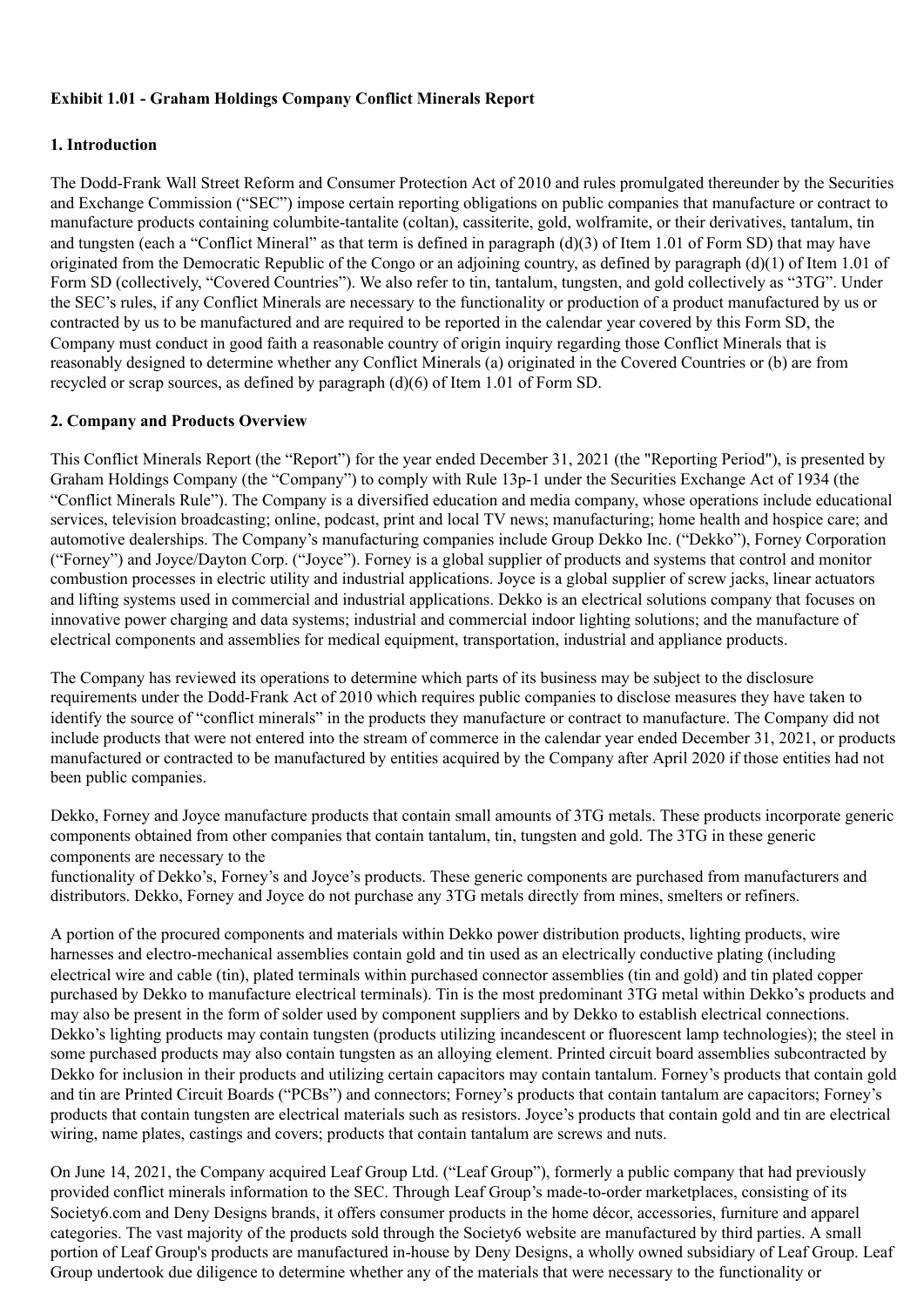production of the finished products sold by Leaf Group in the Reporting Period contained any 3TG metals. Leaf does not purchase 3TG directly from any mine, refiner or smelter. Leaf Group's due diligence measures included conducting a supplychain survey by polling all of the third-party manufacturers with which Leaf Group contracted to produce and manufacture the products sold by it during the Reporting Period, and all of the third-party suppliers with which it contracted to supply the materials for Deny Designs to produce and manufacture the products to be sold by it during the Reporting Period. The surveys asked such third-party manufacturers and suppliers to certify in writing whether products or materials supplied to Leaf Group contained any amounts of 3TG. All of such manufacturers and suppliers confirmed that no amount of 3TG was contained in any of the materials in the finished products sold by Leaf Group. As a result, Leaf Group does not believe that any of the products sold during the Reporting Period that were manufactured by Deny Designs or by any third-party manufacturer on its behalf contained any 3TG in the materials that were necessary to the functionality or production of its finished products. Therefore, Leaf Group did not conduct its own Reasonable Country of Origin Inquiry with regard to any of the products it sold in the Reporting Period.

### **3. Supply Chain Overview**

Because Dekko, Forney and Joyce do not purchase 3TG directly from any mine, refiner or smelter, they are in a "downstream" position in the supply chain, that is, downstream in the supply chain from smelters to refiners to retailers. As such, Dekko, Forney and Joyce rely on

their direct suppliers and distributors to provide information on the origin of the 3TG contained in components supplied to them, including sources of 3TG that are supplied to them from lower tier suppliers. See section Section 4.1 below.

### **3.1 Conflict Minerals Policy**

Dekko, Forney and Joyce adopted conflict minerals policies that are available on each of their respective websites at: http://forneycorp.com/conflict-minerals-policy; http://joycedayton.com/about-us/certifications; and http://www.dekko.com/capabilities/#\_tab4.

The Company is committed to the responsible sourcing of "conflict minerals" throughout its supply chain for products that it manufactures that contain these minerals. Under the Conflict Minerals Rule, "conflict minerals" are the source of financing for armed conflicts in the Democratic Republic of the Congo (the "DRC") and adjoining countries. The Conflict Minerals Rule is intended to reduce a significant source of funding for armed groups that are committing human rights abuses in the DRC and adjoining countries. "Conflict minerals" are four specific minerals and their derivatives: columbite-tantalite (the metal ore from which tantalum is extracted), cassiterite (the metal ore from which tin is extracted), wolframite (the metal ore from which tungsten is extracted), and gold. The Company has policies and systems in place to reduce the risk that the minerals used in any of its products originate from conflict mines in the DRC. It is committed to strengthening its efforts to ensure that it refrains from, directly or indirectly, taking or supporting any action that contributes to the financing of armed groups that are committing human rights abuses in the DRC and other covered countries.

## **4. Reasonable Country of Origin Inquiry ("RCOI")**

### **4.1 Requests for Information and Survey Responses**

Reasonable country of origin inquiries were conducted that were reasonably designed to determine whether any 3TG necessary to the functionality or production of products originated in the Covered Countries or were from recycled or scrap sources. The Company does not source 3TG metals directly from mines, smelters or refiners and are therefore several levels removed from them. As a result, it relies on the cooperation of its suppliers in the implementation of its conflict minerals policies and the provision of information on the origin of the 3TG contained in the products that they supply to the Company. Dekko, Forney and Joyce undertook an investigation of their suppliers of the generic components to determine the sources of the minerals incorporated into those components. Steps undertaken to determine sourcing included reviewing purchase orders, identifying active purchased SKUs, determining 3TG content (if any) for each SKU; identifying applicable supplier(s) for each 3TG SKU (direct supplier); identifying the manufacturer (OEM) for each SKU (indirect 3TG supplier); providing suppliers with a "Conflict Mineral Reporting Template" (CMRT or the "Template") developed by the Responsible Minerals Initiative ("RMI"); conducting a due diligence review of responses, including follow-up for clarification, correction or non-responsiveness; validating responses (review of reported smelters/refiners against information found on the RMI website); and identifying and executing corrective actions, where possible to address any identified smelters of high concern. The Template is designed to provide information concerning the supplier's policy for the sourcing of 3TG metals, identification of the 3TG metals present in the supplier's products, the origin of those metals, whether those 3TG metals come from recycled or scrap sources and the supplier's due diligence regarding conflict-free sourcing practices. A

significant number of the Dekko, Forney and Joyce suppliers are distributors and not the actual manufacturer of the components supplied to them. In many cases, these distributors are unable to provide smelter information and direct the requestor to the manufacturer.

In connection with Dekko's due diligence efforts, including Dekko's subsidiary Electri-Cable Assemblies (acquired in September 2016) and Furnlite (acquired in August 2018), Dekko reviewed approximately 4,400 purchase SKUs for 3TG content, identifying 230 direct "3TG suppliers" associated with these SKUs for the 2021 RCOI, 48 of which are distributors.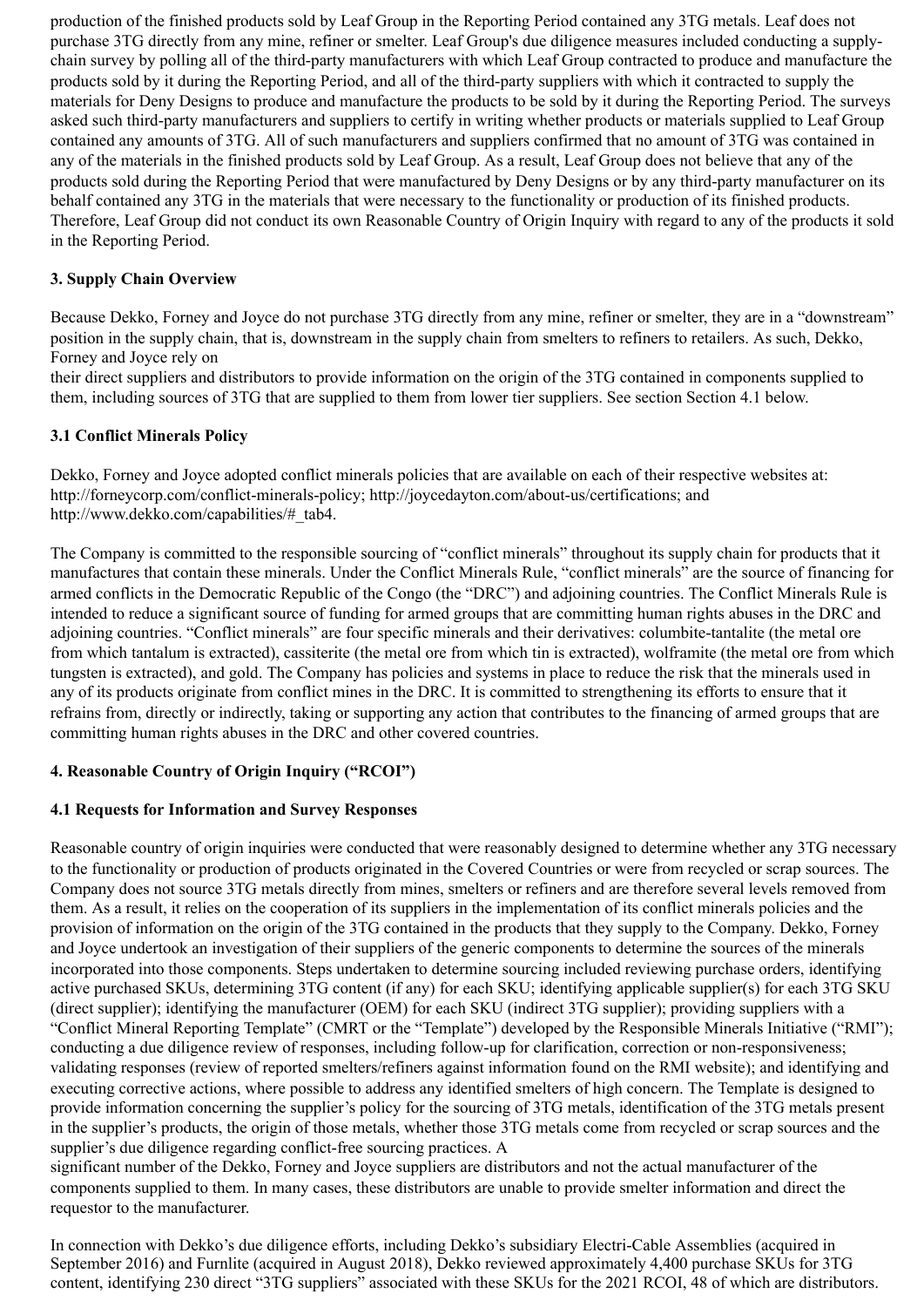Through these 48 distributors, Dekko identified an additional 81 indirect 3TG suppliers (manufacturers) resulting in a total of 311 identified 3TG supply chain entities or 167 (excluding those where applicable manufacturers were identified). Dekko solicited CMRTs from all of these identified indirect suppliers. A total of 376 smelters and refiners were identified within this supply chain as applicable to Dekko through the 3TG content of the products procured from them (confirmed and/or undetermined). A review of the CMRTs revealed that nearly all RMI recognized smelters are *potentially* engaged within Dekko's supply chain. With respect to Forney's due diligence measures, Forney reviewed all 222 of its purchase orders from 2021, identified and solicited CMRTs from 44 suppliers of the generic components contained in its products, and received responses from 41 suppliers. Forney re-engaged with any of the original 44 suppliers that did not respond, as well as those whose CMRT's declaration page reflected a 50% or less manufacturer response rate, or whose CMRT reflected uncertainty as to whether their products were sourced from conflict mines. Further research revealed that of the three direct suppliers who did not respond, two were distributors and one was a manufacturer whose website included a statement confirming that goods supplied do not contain any Conflict Minerals. By reviewing the two distributors' websites, Forney identified an additional 16 manufacturers or indirect suppliers. Forney reviewed information from those manufacturers and indirect suppliers' websites and found statements or CMRTs confirming that goods supplied do not contain any Conflict Minerals. Forney also sought country of origin information directly by reviewing the policies and statements on the manufacturers' websites addressing Conflict Minerals. In connection with Joyce's due diligence, it received responses from four out of five suppliers contacted, all of which responded that no conflict minerals were contained in products that were purchased by Joyce. Joyce Dayton reviewed all active vendors for the Reporting Period and narrowed that to 96 vendors that are at risk of supplying 3TG metals for Joyce. These vendors were contacted multiple times and Joyce received 49 responses. Of those respondents 15 identified using 3TG metals. 14 of the 15 provided the approved smelters that were used in processing of the minerals. The final vendor stated that the minerals they used (Tin) was only .07% of the total part volume and did not provide a smelter. EDrive (a Joyce subsidiary) reviewed all active vendors for the Reporting Period and narrowed that to 6 vendors that were at risk of supplying 3TG metals for EDrive. These vendors were all contacted multiple times and EDrive received four responses. Of those respondents, one identified using 3TG metals. That vendor identified the Responsible Minerals Assurance Program (RMAP) Conformant smelters that were used in the processing of the 3TG metals.

As reported by suppliers, several of the smelters/refiners in their disclosed supply chains geographically source from mines within the defined DRC region: the vast majority of these are RMAP Conformant smelters, indicating sourcing from "conflictfree" mines. See sections 4.2 and 5.4 of this report.

### **4.2 RCOI Conclusion**

Based on the Company's reasonable country of origin inquiry, and after exercising due diligence measures that revealed that certain smelters/refiners are not RMAP conformant, the

Company is unable to conclude that none of the Conflict Minerals that are necessary to the functionality or production of the Company's products originated in the Covered Countries and are unable to conclude that they have not come from recycled or scrap resources.

### **5. Due Diligence Program**

### **5.1 Design of Due Diligence; Conformity to a Recognized Due Diligence Framework**

The Company's due diligence measures have been designed to conform to the framework in the Organization for Economic Co-operation and Development (OECD) Due Diligence Guidance for Responsible Supply Chains of Minerals from Conflict-Affected and High-Risk Areas, third edition, April 2016 (OECD Guidance) and the related Supplements for gold, tin, tantalum and tungsten. This OECD framework (the "Framework") is the only due diligence framework recognized by the SEC to date. The Framework stresses five main areas of due diligence design detailed below in Sections 5.2 to 5.6, namely: (1) establish strong company management systems, (2) identify and assess risks in the supply chain, (3) design and implement a strategy to respond to identified risks, (4) carry out an independent third party audit of smelter/refiner's due diligence practices, and (5) report on supply chain due diligence.

#### **5.2 Establish Strong Company Management Systems**

#### **Internal Team**

Each of Dekko, Forney and Joyce have established a Conflicts Minerals management system that examines the potential use and source of Conflicts Minerals in product offerings.

### **Conflict Minerals Policy**

As noted above, Dekko, Forney and Joyce adopted policies which are designed to communicate their commitment to responsible sourcing of Conflict Minerals throughout their supply chain for products that they manufacture. The policies discuss the fact that they are putting policies and systems into place to reduce the risk that Conflict Minerals used in their products originate in the Covered Countries. The policies inform suppliers that because they do not source Conflict Minerals directly from miners, smelters or refiners, they will rely on the cooperation of their suppliers in the implementation of their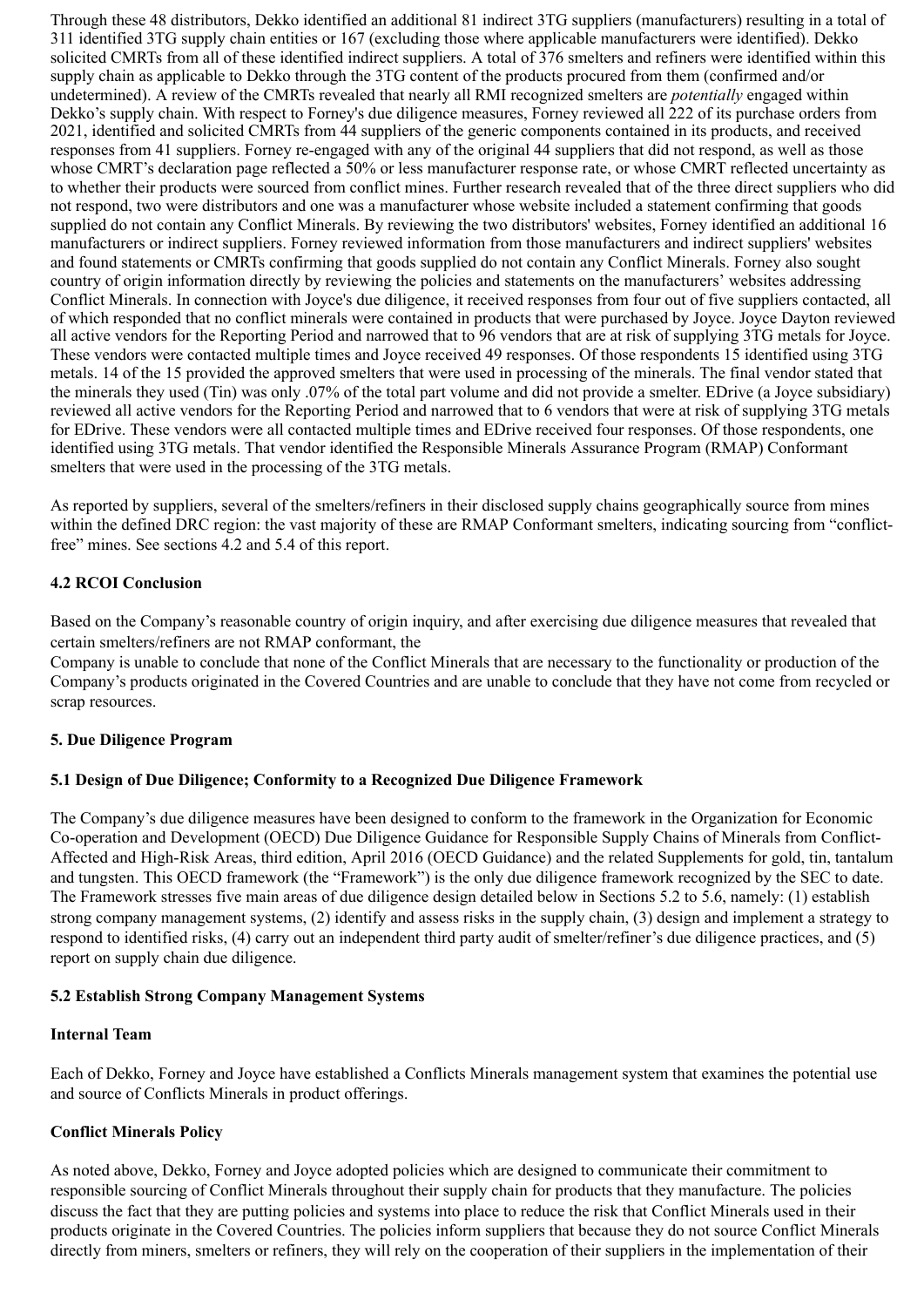policies and in enabling them to meet their compliance obligations. The policies are published on each of their respective websites.

### **5.3 Identify and Assess Risk in the Supply Chain**

As described above, Dekko and Forney and Joyce conduct a survey of all of their suppliers using the Template to obtain chain of custody declarations from their suppliers. The Template includes questions on the use and origin of Conflict Minerals in their components, supplier engagement with sub-tier suppliers and smelters and points of origin of the Conflict Minerals. To strengthen engagement with suppliers, these manufacturers added a Conflict Minerals clause to their purchase orders in order to communicate the expectations and requirements regarding the sourcing and disclosure of Conflict Minerals.

### **5.4 Design and Implement a Strategy to Respond to Identified Risks**

Smelter and refiner names provided by suppliers were confirmed by comparing them to the information contained on the Responsible Minerals Initiative website. The Company relies on RMI to determine if smelters and refiners reported by its suppliers are conformant with the Responsible Minerals Assurance Program to validate responsible sourcing.

### **5.5 Carry out Independent Third Party Audit of Supply Chain Due Diligence at Identified Points in the Supply Chain**

Dekko, Forney and Joyce do not have a direct relationship with smelters or refiners, nor do they perform direct audits of such entities in their supply chain. The Company leverages the audit work conducted by the RMI to comply with the OECD Guidance to conduct independent third-party audits. The RMI uses an independent third-party auditor to identify smelters and refiners that assure sourcing of only conflict-free minerals.

### **5.6 Report on Supply Chain Due Diligence**

The Company's Form SD and this Conflict Minerals Report are both available on the Company's website at www.ghco.com. GHCO will file a Form SD with the Securities and Exchange Commission on an annual basis, pursuant to Rule 13p-1 of the Act.

### **6. Results of Due Diligence Review-Facilities Used to Process the Necessary Conflict Minerals**

As discussed above, Dekko and Forney solicited all of their applicable (3TG) suppliers to gather information by means of the Template regarding the sourcing of 3TG in the products supplied to them. Based on the information provided by suppliers in the Templates, the smelters used to process necessary conflict minerals include those listed on the attached Schedule 1. With respect to those smelters that were identified by suppliers in their Template, the supplier's reported validation status was confirmed by comparing it to the information contained on the RMI website. However, because some suppliers did not identify the smelters or refiners used for a particular component or product and because due diligence efforts were unable to identify all such smelters or refiners, the Company is unable to identify with certainty the specific facilities used to process the 3TG in the Company's products and whether the 3TG in these products is from recycled or scrap sources. As a result, the Company does not have sufficient information to conclusively determine the identity of all of the smelters from which its suppliers source 3TG or the countries of origin of 3TG in the products supplied to to the Company. As permitted by guidance from the SEC staff, the Company did not conduct an independent private sector audit of its supply chain due diligence but will do so in the future if, and to the extent, required by the SEC's rules.

### **7. Steps to Mitigate Risk and Improve Due Diligence**

The Company is working to strengthen its commitment to the responsible sourcing of conflict minerals. Dekko, Forney and Joyce will continue to include in new purchase orders or contracts, specific language that requires suppliers to cooperate with them by providing information about the supplier's source of Conflict Minerals and smelters. In addition, the Company will continue working with suppliers to obtain 3TG sourcing information, strengthen procedures to engage with manufacturers and distributors to obtain accurate and complete information about their supply chains and work to increase response rates and the quality of supplier provided smelter lists. Cooperation with respect to 3TG sourcing by the Company's upstream suppliers, as well as the specification of conflict-free OEM supply sources by

customers, will ultimately determine the Company's ability to mitigate risk, as well as be a factor in awarding future purchases. Dekko, Forney and Joyce will continue to work with suppliers as needed to better communicate the requirements of the Conflicts Mineral Rule and to increase transparency of mineral sourcing.

#### **Schedule 1 Facilities Used to Process Conflict Minerals**

| <b>3TG Metal</b> | Smelter<br>Identification<br>(RMI) | <b>Smelter Name</b>  | <b>Smelter Facility Location</b> | Whether Smelter<br><b>Location</b> in<br>Covered<br>Countries | <b>RMAP Validation Covered</b><br><b>Status</b> | Whether 3TG<br><b>Mined in</b><br>Country | Mine Location(s), if<br>known |
|------------------|------------------------------------|----------------------|----------------------------------|---------------------------------------------------------------|-------------------------------------------------|-------------------------------------------|-------------------------------|
| Tantalum         | CID000092                          | Asaka Riken Co. Ltd. | <b>JAPAN</b>                     | 'No                                                           | Conformant                                      |                                           | Unknown                       |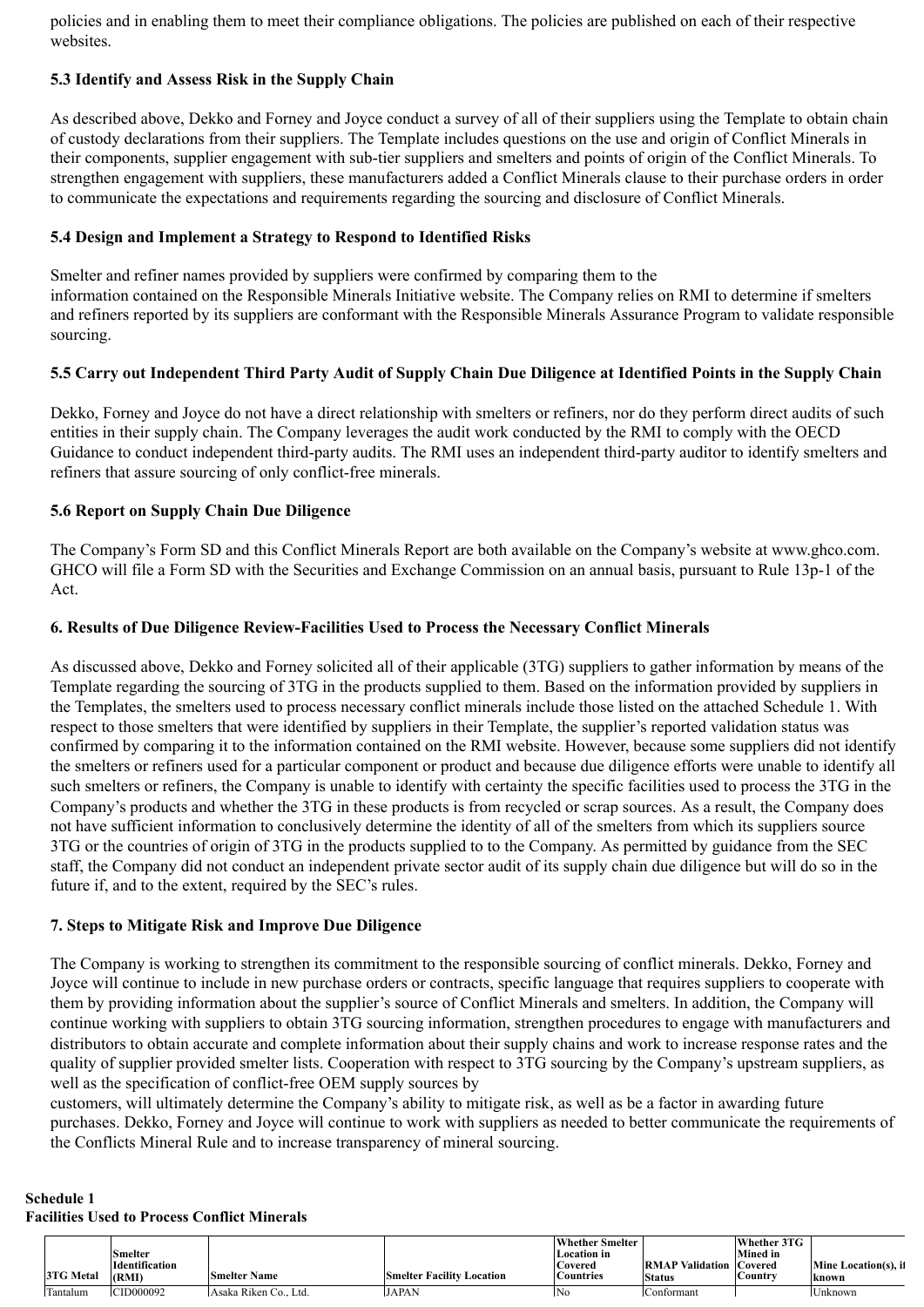| Tantalum | CID000211 | Changsha South Tantalum Niobium<br>Co., Ltd.                            | <b>CHINA</b>                  | No       | Conformant |     | Unknown            |
|----------|-----------|-------------------------------------------------------------------------|-------------------------------|----------|------------|-----|--------------------|
|          |           | Guangdong Rising Rare Metals-EO                                         |                               |          |            |     |                    |
| Tantalum | CID000291 | Materials Ltd.                                                          | <b>CHINA</b>                  | No       | Conformant |     | Unknown            |
| Tantalum | CID000456 | Exotech Inc.                                                            | <b>U.S. OF AMERICA</b>        | No       | Conformant | Yes | Unknown            |
| Tantalum | CID000460 | F&X Electro-Materials Ltd.                                              | <b>CHINA</b>                  | No       | Conformant | Yes | Unknown            |
|          |           | <b>XIMEI RESOURCES</b>                                                  |                               |          |            |     |                    |
| Tantalum | CID000616 | (GUANGDONG) LIMITED                                                     | <b>CHINA</b>                  | No       | Conformant | Yes | Unknown            |
| Tantalum | CID000914 | JiuJiang JinXin Nonferrous Metals<br>Co., Ltd.                          | <b>CHINA</b>                  | No       | Conformant | Yes | Unknown            |
| Tantalum | CID000917 | Jiujiang Tanbre Co., Ltd.                                               | <b>CHINA</b>                  | No       | Conformant | Yes | Unknown            |
| Tantalum | CID001076 | <b>LSM Brasil S.A.</b>                                                  | <b>BRAZIL</b>                 | No       | Conformant | Yes | Unknown            |
| Tantalum | CID001163 | Metallurgical Products India Pvt., Ltd.                                 | <b>INDIA</b>                  | No       | Conformant | Yes | Unknown            |
| Tantalum | CID001175 | Mineracao Taboca S.A.                                                   | <b>BRAZIL</b>                 | No       | Conformant |     | Unknown            |
| Tantalum | CID001192 | Mitsui Mining and Smelting Co., Ltd.                                    | <b>JAPAN</b>                  | No       | Conformant | Yes | Unknown            |
| Tantalum | CID001200 | <b>NPM Silmet AS</b>                                                    | ESTONIA                       | No       | Conformant | Yes | Unknown            |
|          |           | Ningxia Orient Tantalum Industry                                        |                               |          |            |     |                    |
| Tantalum | CID001277 | Co., Ltd.                                                               | CHINA                         | No       | Conformant | Yes | Unknown            |
| Tantalum | CID001508 | <b>QuantumClean</b>                                                     | <b>U.S. OF AMERICA</b>        | No       | Conformant | Yes | Unknown            |
|          |           | Yanling Jincheng Tantalum &                                             |                               |          |            |     |                    |
| Tantalum | CID001522 | Niobium Co., Ltd.                                                       | CHINA                         | No       | Conformant | Yes | Unknown            |
| Tantalum | CID001769 | Solikamsk Magnesium Works OAO                                           | <b>RUSSIAN FEDERATION</b>     | No       | Conformant |     | Unknown            |
| Tantalum | CID001869 | Taki Chemical Co., Ltd.                                                 | <b>JAPAN</b>                  | No       | Conformant | Yes | Unknown            |
| Tantalum | CID001891 | Telex Metals                                                            | <b>U.S. OF AMERICA</b>        | No       | Conformant | Yes | Unknown            |
| Tantalum | CID001969 | Ulba Metallurgical Plant JSC                                            | KAZAKHSTAN                    | No       | Conformant | Yes | Unknown            |
| Tantalum | CID002492 | Hengyang King Xing Lifeng New<br>Materials Co., Ltd.                    | CHINA                         | No       | Conformant | Yes | Unknown            |
| Tantalum | CID002504 | D Block Metals, LLC                                                     | <b>U.S. OF AMERICA</b>        | No       | Conformant | Yes | Unknown            |
| Tantalum | CID002505 | FIR Metals & Resource Ltd.                                              | <b>CHINA</b>                  | No       | Conformant | Yes | Unknown            |
|          |           | Jiujiang Zhongao Tantalum &                                             |                               |          |            |     |                    |
| Tantalum | CID002506 | Niobium Co., Ltd.                                                       | CHINA                         | No       | Conformant | Yes | Unknown            |
|          | CID002508 | XinXing HaoRong Electronic                                              |                               |          |            |     |                    |
| Tantalum |           | Material Co., Ltd.                                                      | CHINA                         | No       | Conformant | Yes | Unknown            |
| Tantalum | CID002512 | Jiangxi Dinghai Tantalum & Niobium<br>Co., Ltd.                         | CHINA                         | No       | Conformant | Yes | Unknown            |
| Tantalum | CID002539 | <b>KEMET</b> de Mexico                                                  | MEXICO                        | No       | Conformant | Yes | Unknown            |
| Tantalum | CID002544 | TANIOBIS Co., Ltd.                                                      | THAILAND                      | No       | Conformant | Yes | Unknown            |
| Tantalum | CID002545 | <b>TANIOBIS GmbH</b>                                                    | <b>GERMANY</b>                | No       | Conformant | Yes | Unknown            |
| Tantalum | CID002547 | H.C. Starck Hermsdorf GmbH                                              | <b>GERMANY</b>                | No       | Conformant | Yes | Unknown            |
|          |           |                                                                         |                               |          |            |     |                    |
| Tantalum | CID002548 | H.C. Starck Inc.                                                        | <b>U.S. OF AMERICA</b>        | No       | Conformant | Yes | Unknown<br>Unknown |
|          |           |                                                                         |                               |          |            |     |                    |
| Tantalum | CID002549 | TANIOBIS Japan Co., Ltd.                                                | <b>JAPAN</b>                  | No       | Conformant | Yes |                    |
| Tantalum | CID002550 | TANIOBIS Smelting GmbH & Co.                                            | <b>GERMANY</b>                | No       | Conformant | Yes | Unknown            |
|          |           | KG                                                                      |                               |          |            |     |                    |
| Tantalum | CID002557 | Global Advanced Metals Boyertown                                        | <b>U.S. OF AMERICA</b>        | No       | Conformant | Yes | Unknown            |
| Tantalum | CID002558 | Global Advanced Metals Aizu                                             | JAPAN                         | No       | Conformant | Yes | Unknown            |
| Tantalum | CID002568 | <b>KEMET Blue Powder</b>                                                | <b>U.S. OF AMERICA</b>        | No       |            |     | Unknown            |
| Tantalum | CID002707 | Resind Industria e Comercio Ltda.                                       | <b>BRAZIL</b>                 | No       | Conformant |     | Unknown            |
| Tantalum | CID002842 | Jiangxi Tuohong New Raw Material                                        | <b>CHINA</b>                  | No       | Conformant | Yes | Unknown            |
| Tantalum | CID002847 | Meta Materials                                                          | <b>NORTH MACEDONIA</b>        | No       | Conformant | Yes | Unknown            |
| Tantalum | CID003191 | Jiujiang Janny New Material Co., Ltd.                                   | <b>CHINA</b>                  | No       |            |     | Unknown            |
| Tantalum | CID003402 | CP Metals Inc.                                                          | <b>U.S. OF AMERICA</b>        | No       |            |     | Unknown            |
|          | CID000228 | Chenzhou Yunxiang Mining and                                            |                               |          | Conformant |     | Unknown            |
| Tin      |           | Metallurgy Co., Ltd.                                                    | <b>CHINA</b>                  | No       |            |     |                    |
| Tin      | CID000244 | Jiangxi Ketai Advanced Material Co.,<br>Ltd.                            | CHINA                         | No       |            |     | Unknown            |
| Tin      | CID000278 | CNMC (Guangxi) PGMA Co., Ltd.                                           | <b>CHINA</b>                  | No       |            |     | Unknown            |
| Tin      | CID000292 | Cookson                                                                 | <b>U.S. OF AMERICA</b>        | No       | Conformant | Yes | Unknown            |
| Tin      | CID000306 | CV Gita Pesona                                                          | <b>INDONESIA</b>              | No       |            |     | Unknown            |
| Tin      | CID000309 | PT Aries Kencana Sejahtera                                              | <b>INDONESIA</b>              | No       | Active     |     | Unknown            |
| Tin      | CID000313 | PT Premium Tin Indonesia                                                | <b>INDONESIA</b>              | No       |            |     | Unknown            |
| Tin      | CID000315 | <b>CV United Smelting</b>                                               | <b>INDONESIA</b>              | No       |            |     | Unknown            |
| Tin      | CID000402 | Dowa                                                                    | <b>JAPAN</b>                  | No       | Conformant |     | Unknown            |
|          |           |                                                                         | <b>BOLIVIA (PLURINATIONAL</b> |          |            |     |                    |
| Tin      | CID000438 | <b>EM Vinto</b>                                                         | <b>STATE OF</b>               | No       | Conformant | Yes | Unknown            |
| Tin      | CID000448 | Estanho de Rondonia S.A.                                                | <b>BRAZIL</b>                 | No       | Active     |     | Unknown            |
| Tin      | CID000468 | Fenix Metals                                                            | <b>POLAND</b>                 | No       | Conformant |     | Unknown            |
|          |           | Gejiu Non-Ferrous Metal Processing                                      |                               |          |            |     |                    |
| Tin      | CID000538 | Co., Ltd.                                                               | CHINA                         | No       | Conformant |     | Unknown            |
| Tin      | CID000555 | Gejiu Zili Mining And Metallurgy<br>Co., Ltd.                           | <b>CHINA</b>                  | $\rm No$ | Conformant |     | Unknown            |
| Tin      | CID000760 | Huichang Jinshunda Tin Co., Ltd.                                        | <b>CHINA</b>                  | No       | Conformant |     | Unknown            |
|          |           | Gejiu Kai Meng Industry and Trade                                       |                               |          |            |     |                    |
| Tin      | CID000942 | <b>LLC</b>                                                              | <b>CHINA</b>                  | No       | Conformant |     | Unknown            |
| Tin      | CID001070 | China Tin Group Co., Ltd.                                               | <b>CHINA</b>                  | No       | Conformant | Yes | Unknown            |
|          |           | Malaysia Smelting Corporation                                           |                               |          |            |     |                    |
| Tin      | CID001105 | (MSC)                                                                   | MALAYSIA                      | No       | Conformant | Yes | Unknown            |
| Tin      | CID001142 | Metallic Resources, Inc.                                                | <b>U.S. OF AMERICA</b>        | No       | Conformant |     | Unknown            |
| Tin      | CID001173 | Mineracao Taboca S.A.                                                   | <b>BRAZIL</b>                 | No       | Conformant | Yes | Unknown            |
| Tin      | CID001182 | Minsur                                                                  | PERU                          | No       | Conformant | Yes | Unknown            |
| Tin      | CID001191 | Mitsubishi Materials Corporation                                        | <b>JAPAN</b>                  | No       | Conformant |     | Unknown            |
|          |           | Jiangxi New Nanshan Technology                                          |                               |          |            |     |                    |
| Tin      | CID001231 | Ltd.                                                                    | <b>CHINA</b>                  | No       | Conformant |     | Unknown            |
| Tin      | CID001305 | Novosibirsk Processing Plant Ltd.<br>O.M. Manufacturing (Thailand) Co., | <b>RUSSIAN FEDERATION</b>     | No       | Active     |     | Unknown            |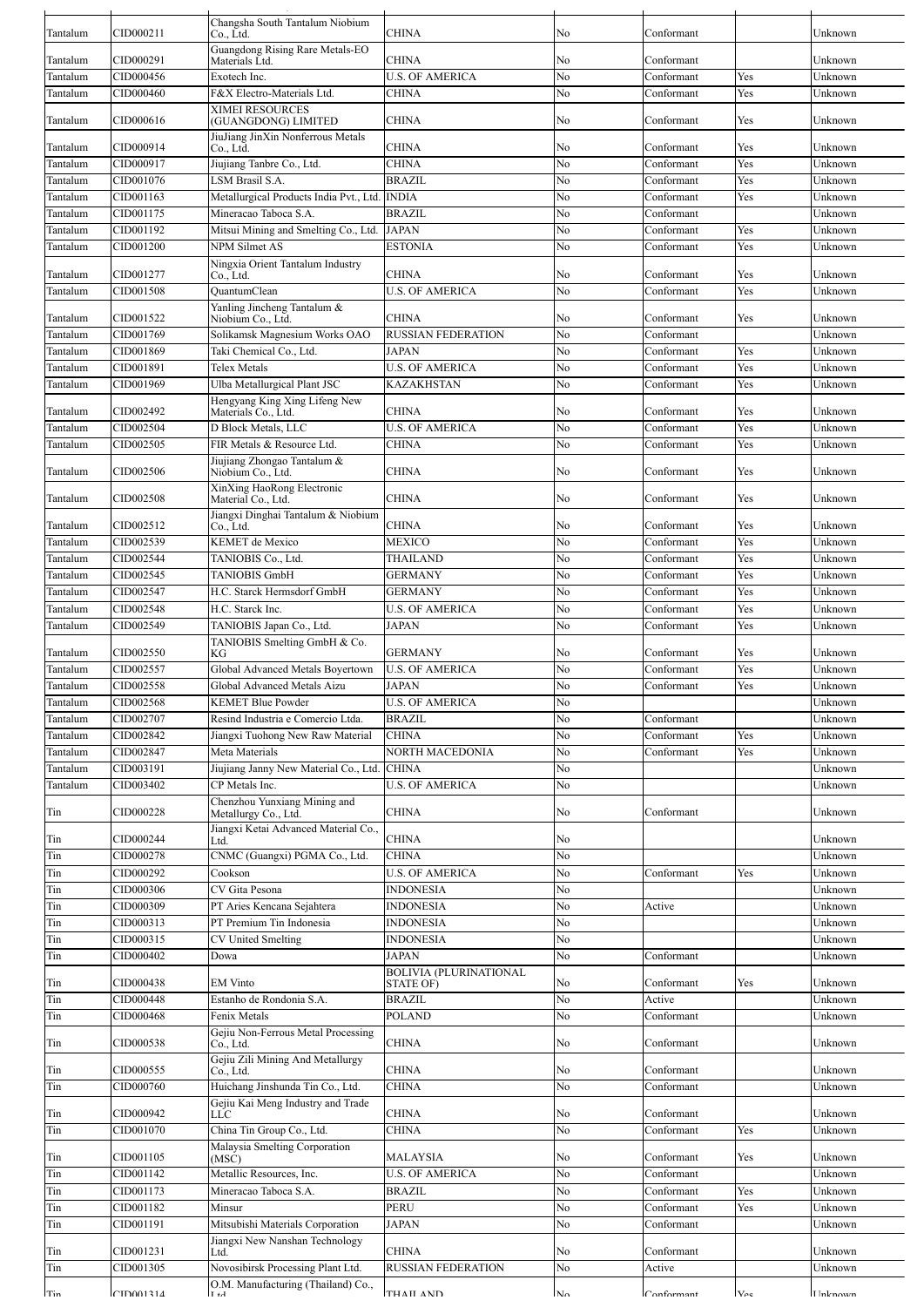|     | .         | Lw.                                                      | جدواند بمديد بدلان            |    | ------------- |     | ندارا بالمتحمدت |
|-----|-----------|----------------------------------------------------------|-------------------------------|----|---------------|-----|-----------------|
|     | CID001337 |                                                          | <b>BOLIVIA (PLURINATIONAL</b> |    |               |     |                 |
| Tin |           | Operaciones Metalurgicas S.A.                            | STATE OF)                     | No | Conformant    |     | Unknown         |
| Tin | CID001399 | PT Artha Cipta Langgeng                                  | <b>INDONESIA</b>              | No | Conformant    | Yes | Unknown         |
| Tin | CID001402 | PT Babel Inti Perkasa                                    | <b>INDONESIA</b>              | No | Conformant    |     | Unknown         |
| Tin | CID001406 | PT Babel Surya Alam Lestari                              | <b>INDONESIA</b>              | No | Conformant    |     | Unknown         |
| Tin | CID001419 | PT Bangka Tin Industry                                   | <b>INDONESIA</b>              | No |               |     | Unknown         |
| Tin | CID001421 | PT Belitung Industri Sejahtera                           | <b>INDONESIA</b>              | No |               |     | Unknown         |
| Tin | CID001428 | PT Bukit Timah                                           | <b>INDONESIA</b>              | No | Active        |     | Unknown         |
| Tin | CID001434 | PT DS Jaya Abadi                                         | <b>INDONESIA</b>              | No |               |     | Unknown         |
| Tin | CID001438 | PT Eunindo Usaha Mandiri                                 | <b>INDONESIA</b>              | No |               |     | Unknown         |
| Tin | CID001448 | PT Karimun Mining                                        | <b>INDONESIA</b>              | No |               |     | Unknown         |
|     |           |                                                          |                               |    |               |     | Unknown         |
| Tin | CID001453 | PT Mitra Stania Prima                                    | <b>INDONESIA</b>              | No | Conformant    |     |                 |
| Tin | CID001457 | PT Panca Mega Persada                                    | <b>INDONESIA</b>              | No |               |     | Unknown         |
| Tin | CID001458 | PT Prima Timah Utama                                     | <b>INDONESIA</b>              | No | Conformant    |     | Unknown         |
| Tin | CID001460 | PT Refined Bangka Tin                                    | <b>INDONESIA</b>              | No | Conformant    |     | Unknown         |
| Tin | CID001463 | PT Sariwiguna Binasentosa                                | <b>INDONESIA</b>              | No |               |     | Unknown         |
| Tin | CID001468 | PT Stanindo Inti Perkasa                                 | <b>INDONESIA</b>              | No | Conformant    | Yes | Unknown         |
| Tin | CID001471 | PT Sumber Jaya Indah                                     | <b>INDONESIA</b>              | No |               |     | Unknown         |
| Tin | CID001477 | PT Timah Tbk Kundur                                      | <b>INDONESIA</b>              | No | Conformant    |     | Unknown         |
| Tin | CID001482 | PT Timah Tbk Mentok                                      | <b>INDONESIA</b>              | No | Conformant    |     | Unknown         |
| Tin | CID001486 | PT Timah Nusantara                                       | <b>INDONESIA</b>              | No | Active        | Yes | Unknown         |
| Tin | CID001490 | PT Tinindo Inter Nusa                                    | <b>INDONESIA</b>              | No | Active        |     | Unknown         |
|     |           |                                                          |                               |    |               |     |                 |
| Tin | CID001493 | PT Tommy Utama                                           | <b>INDONESIA</b>              | No |               |     | Unknown         |
| Tin | CID001539 | Rui Da Hung                                              | TAIWAN, PROVINCE OF CHINA     | No | Conformant    | Yes | Unknown         |
| Tin | CID001758 | Soft Metais Ltda.                                        | <b>BRAZIL</b>                 | No | Conformant    | Yes | Unknown         |
| Tin | CID001898 | Thaisarco                                                | THAILAND                      | No | Conformant    | Yes | Unknown         |
|     |           | Gejiu Yunxin Nonferrous Electrolysis                     |                               |    |               |     |                 |
| Tin | CID001908 | Co., Ltd.                                                | CHINA                         | No | Conformant    |     | Unknown         |
| Tin | CID002015 | VQB Mineral and Trading Group JSC                        | VIET NAM                      | No |               |     | Unknown         |
|     |           | White Solder Metalurgia e Mineracao                      |                               |    |               |     |                 |
| Tin | CID002036 | Ltda.                                                    | <b>BRAZIL</b>                 | No | Conformant    | Yes | Unknown         |
| Tin | CID002158 | Yunnan Chengfeng Non-ferrous<br>Metals Co., Ltd.         | CHINA                         | No | Conformant    |     | Unknown         |
|     | CID002180 | Yunnan Tin Company Limited                               | <b>CHINA</b>                  | No | Conformant    | Yes | Unknown         |
| Tin |           |                                                          |                               |    |               |     |                 |
| Tin | CID002455 | CV Venus Inti Perkasa                                    | <b>INDONESIA</b>              | No | Active        | Yes | Unknown         |
| Tin | CID002468 | Magnu's Minerais Metais e Ligas<br>Ltda.                 | BRAZIL                        | No | Conformant    | Yes | Unknown         |
| Tin | CID002478 | PT Tirus Putra Mandiri                                   | <b>INDONESIA</b>              | No |               |     | Unknown         |
|     |           | Melt Metais e Ligas S.A.                                 | <b>BRAZIL</b>                 |    |               |     | Unknown         |
| Tin | CID002500 |                                                          |                               | No | Conformant    | Yes |                 |
| Tin | CID002503 | PT ATD Makmur Mandiri Jaya                               | <b>INDONESIA</b>              | No | Conformant    |     | Unknown         |
| Tin | CID002517 | O.M. Manufacturing Philippines, Inc.                     | <b>PHILIPPINES</b>            | No | Conformant    |     | Unknown         |
| Tin | CID002530 | PT Inti Stania Prima                                     | <b>INDONESIA</b>              | No |               |     | Unknown         |
| Tin | CID002570 | CV Ayi Jaya                                              | <b>INDONESIA</b>              | No | Active        |     | Unknown         |
|     |           | Electro-Mechanical Facility of the                       |                               |    |               |     |                 |
| Tin | CID002572 | Cao Bang Minerals & Metallurgy<br>Joint Stock Company    | VIET NAM                      | No |               | Yes | Unknown         |
|     |           | Nghe Tinh Non-Ferrous Metals Joint                       |                               |    |               |     |                 |
| Tin | CID002573 | <b>Stock Company</b>                                     | <b>VIET NAM</b>               | No |               |     | Unknown         |
|     |           | Tuyen Quang Non-Ferrous Metals                           |                               |    |               |     |                 |
| Tin | CID002574 | Joint Stock Company                                      | VIET NAM                      | No |               |     | Unknown         |
| Tin | CID002592 | CV Dua Sekawan                                           | <b>INDONESIA</b>              | No |               |     | Unknown         |
| Tin | CID002593 | PT Rajehan Ariq                                          | <b>INDONESIA</b>              | No | Conformant    |     | Unknown         |
|     |           | An Vinh Joint Stock Mineral                              |                               |    |               |     |                 |
| Tin | CID002703 | <b>Processing Company</b>                                | VIET NAM                      | No |               |     | Unknown         |
| Tin | CID002706 | Resind Industria e Comercio Ltda.                        | <b>BRAZIL</b>                 | No | Conformant    | Yes | Unknown         |
| Tin | CID002756 | Super Ligas                                              | <b>BRAZIL</b>                 | No | Active        |     | Unknown         |
| Tin | CID002773 | Metallo Belgium N.V.                                     | <b>BELGIUM</b>                | No | Conformant    | Yes | Unknown         |
| Tin | CID002774 | Metallo Spain S.L.U.                                     | <b>SPAIN</b>                  | No | Conformant    | Yes | Unknown         |
|     |           |                                                          |                               |    |               |     |                 |
| Tin | CID002776 | PT Bangka Prima Tin                                      | <b>INDONESIA</b>              | No |               |     | Unknown         |
| Tin | CID002816 | PT Sukses Inti Makmur                                    | <b>INDONESIA</b>              | No |               |     | Unknown         |
| Tin | CID002829 | PT Kijang Jaya Mandiri                                   | <b>INDONESIA</b>              | No |               |     | Unknown         |
|     | CID002834 | Thai Nguyen Mining and Metallurgy                        | VIET NAM                      |    | Conformant    |     | Unknown         |
| Tin |           | Co., Ltd.                                                |                               | No |               |     |                 |
| Tin | CID002835 | PT Menara Cipta Mulia                                    | <b>INDONESIA</b>              | No | Conformant    |     | Unknown         |
| Tin | CID002844 | HuiChang Hill Tin Industry Co., Ltd.                     | <b>CHINA</b>                  | No | Conformant    |     | Unknown         |
|     | CID002848 | Gejiu Fengming Metallurgy Chemical                       | CHINA                         |    | Conformant    |     | Unknown         |
| Tin |           | Plant                                                    |                               | No |               |     |                 |
| Tin | CID002849 | Guanyang Guida Nonferrous Metal<br><b>Smelting Plant</b> | <b>CHINA</b>                  | No | Conformant    |     | Unknown         |
| Tin | CID002858 | Modeltech Sdn Bhd                                        | <b>MALAYSIA</b>               | No |               |     | Unknown         |
|     | CID002870 | PT Lautan Harmonis Sejahtera                             | <b>INDONESIA</b>              | No | Active        |     | Unknown         |
| Tin |           |                                                          |                               |    |               |     |                 |
| Tin | CID003116 | Guangdong Hanhe Non-Ferrous Metal<br>Co., Ltd.           | <b>CHINA</b>                  | No | Conformant    | Yes | Unknown         |
|     |           | Chifeng Dajingzi Tin Industry Co.,                       |                               |    |               |     |                 |
| Tin | CID003190 | Ltd.                                                     | <b>CHINA</b>                  | No | Conformant    |     | Unknown         |
| Tin | CID003205 | PT Bangka Serumpun                                       | <b>INDONESIA</b>              | No | Conformant    |     | Unknown         |
| Tin | CID003208 | Pongpipat Company Limited                                | <b>MYANMAR</b>                | No |               |     | Unknown         |
| Tin | CID003325 | Tin Technology & Refining                                | <b>U.S. OF AMERICA</b>        | No | Conformant    |     | Unknown         |
|     |           | Dongguan CiEXPO Environmental                            |                               |    |               |     |                 |
| Tin | CID003356 | Engineering Co., Ltd.                                    | CHINA                         | No |               |     | Unknown         |
| Tin | CID003379 | Ma'anshan Weitai Tin Co., Ltd.                           | <b>CHINA</b>                  | No | Conformant    |     | Unknown         |
| Tin | CID003381 | PT Rajawali Rimba Perkasa                                | <b>INDONESIA</b>              | No | Conformant    |     | Unknown         |
| Tin | CID003387 | Luna Smelter, Ltd.                                       | <b>RWANDA</b>                 | No | Conformant    |     | Unknown         |
|     |           |                                                          |                               |    |               |     |                 |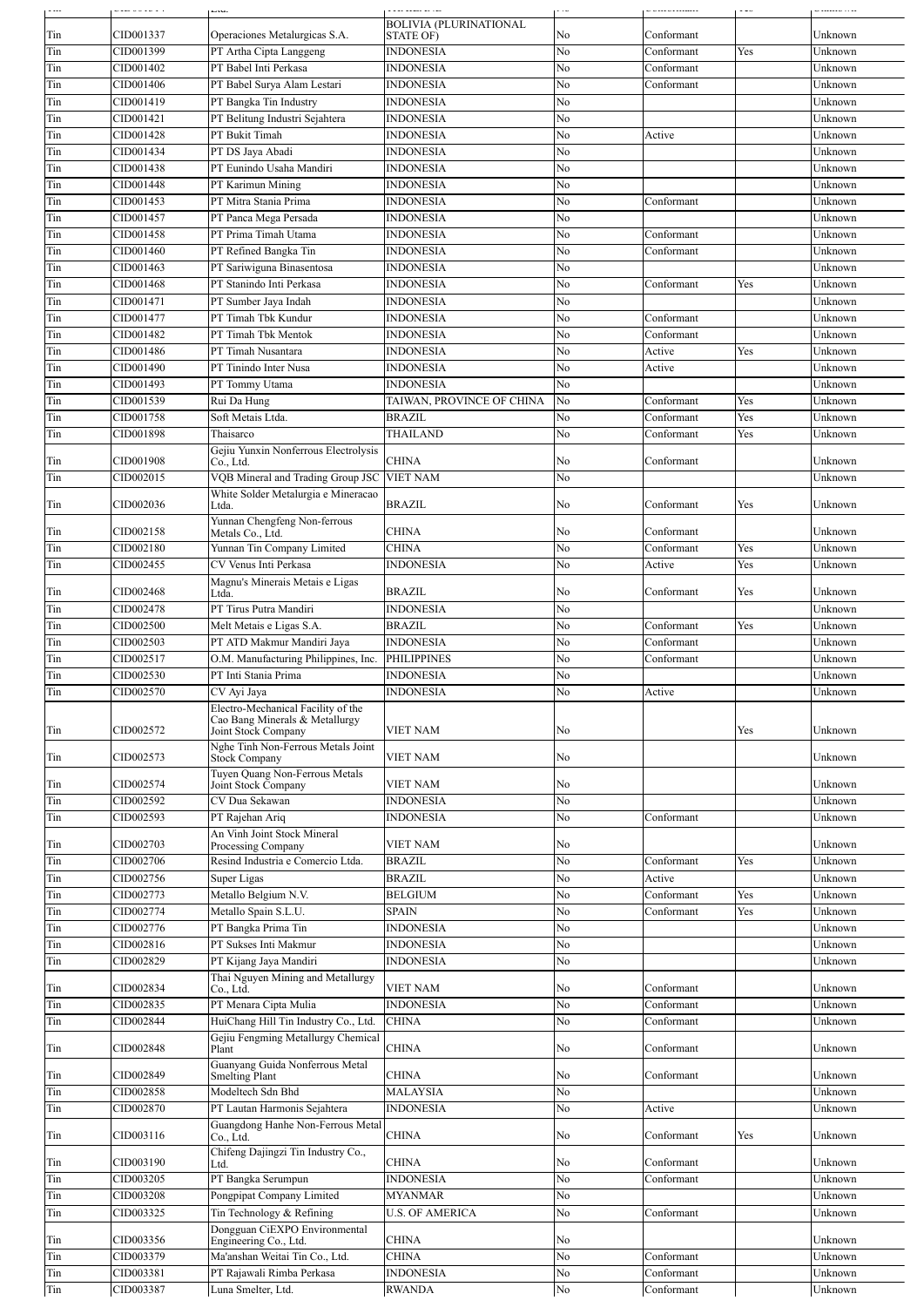| Tin          | CID003397              | Yunnan Yunfan Non-ferrous Metals<br>Co., Ltd.                                            | CHINA                                                  | No       | Conformant               |     | Unknown            |
|--------------|------------------------|------------------------------------------------------------------------------------------|--------------------------------------------------------|----------|--------------------------|-----|--------------------|
| Tin          | CID003409              | Precious Minerals and Smelting<br>Limited                                                | <b>INDIA</b>                                           | No       |                          |     | Unknown            |
|              | CID003410              | Gejiu City Fuxiang Industry and                                                          | <b>CHINA</b>                                           |          |                          |     | Unknown            |
| Tin<br>Tin   | CID003449              | Trade Co., Ltd.<br>PT Mitra Sukses Globalindo                                            | <b>INDONESIA</b>                                       | No<br>No |                          |     | Unknown            |
|              |                        | CRM Fundicao De Metais E                                                                 |                                                        |          |                          |     |                    |
| Tin          | CID003486              | Comercio De Equipamentos<br>Eletronicos Do Brasil Ltda                                   | <b>BRAZIL</b>                                          | No       | Active                   |     | Unknown            |
| Tin          | CID003524              | <b>CRM</b> Synergies                                                                     | <b>SPAIN</b>                                           | No       | Active                   |     | Unknown            |
| Tin          |                        | <b>Sizer Metals PTE</b>                                                                  | <b>SINGAPORE</b>                                       | No       |                          |     | Unknown            |
| Gold         | CID000015              | <b>Advanced Chemical Company</b><br>Aida Chemical Industries Co., Ltd.                   | <b>U.S. OF AMERICA</b>                                 | No<br>No | Conformant               |     | Unknown            |
| Gold         | CID000019              | Allgemeine Gold-und                                                                      | <b>JAPAN</b>                                           |          | Conformant               | Yes | Unknown            |
| Gold         | CID000035              | Silberscheideanstalt A.G.                                                                | <b>GERMANY</b>                                         | No       | Conformant               |     | Unknown            |
| Gold         | CID000041              | Almalyk Mining and Metallurgical<br>Complex (AMMC)<br>AngloGold Ashanti Corrego do Sitio | UZBEKISTAN                                             | No       | Conformant               | Yes | Unknown            |
| Gold         | CID000058              | Mineracao                                                                                | <b>BRAZIL</b>                                          | No       | Conformant               |     | Unknown            |
| Gold         | CID000077              | Argor-Heraeus S.A.                                                                       | SWITZERLAND                                            | No       | Conformant               |     | Unknown            |
| Gold         | CID000082<br>CID000090 | Asahi Pretec Corp.<br>Asaka Riken Co., Ltd.                                              | JAPAN<br><b>JAPAN</b>                                  | No<br>No | Conformant<br>Conformant | Yes | Unknown<br>Unknown |
| Gold         |                        | Atasay Kuyumculuk Sanayi Ve                                                              |                                                        |          |                          |     |                    |
| Gold         | CID000103              | Ticaret A.S.                                                                             | TURKEY                                                 | No       |                          |     | Unknown            |
| Gold         | CID000113              | Aurubis AG<br>Bangko Sentral ng Pilipinas (Central                                       | <b>GERMANY</b>                                         | No       | Conformant               | Yes | Unknown            |
| Gold         | CID000128              | Bank of the Philippines)                                                                 | <b>PHILIPPINES</b>                                     | No       | Conformant               |     | Unknown            |
| Gold         | CID000157              | <b>Boliden AB</b>                                                                        | <b>SWEDEN</b>                                          | No       | Conformant               |     | Unknown            |
| Gold         | CID000176              | C. Hafner GmbH + Co. KG                                                                  | <b>GERMANY</b>                                         | No       | Conformant               |     | Unknown            |
| Gold         | CID000180              | Caridad<br>CCR Refinery - Glencore Canada                                                | MEXICO                                                 | No       |                          |     | Unknown            |
| Gold         | CID000185              | Corporation                                                                              | <b>CANADA</b>                                          | No       | Conformant               | Yes | Unknown            |
| Gold         | CID000189              | Cendres + Metaux S.A.                                                                    | <b>SWITZERLAND</b>                                     | No       | Conformant               |     | Unknown            |
| Gold         | CID000197              | Yunnan Copper Industry Co., Ltd.                                                         | <b>CHINA</b>                                           | No       |                          |     | Unknown            |
| Gold         | CID000233<br>CID000264 | Chimet S.p.A.<br>Chugai Mining                                                           | <b>ITALY</b><br><b>JAPAN</b>                           | No<br>No | Conformant               |     | Unknown<br>Unknown |
| Gold<br>Gold | CID000328              | Daejin Indus Co., Ltd.                                                                   | KOREA, REPUBLIC OF                                     | No       | Conformant               |     | Unknown            |
|              |                        | Daye Non-Ferrous Metals Mining                                                           |                                                        |          |                          |     |                    |
| Gold         | CID000343              | Ltd.                                                                                     | <b>CHINA</b>                                           | No       |                          |     | Unknown            |
| Gold         | CID000359              | DSC (Do Sung Corporation)<br>DODUCO Contacts and Refining                                | KOREA, REPUBLIC OF                                     | No       | Conformant               |     | Unknown            |
| Gold         | CID000362              | GmbH                                                                                     | <b>GERMANY</b>                                         | No       | Conformant               |     | Unknown            |
| Gold         | CID000401              | Dowa                                                                                     | <b>JAPAN</b>                                           | No       | Conformant               |     | Unknown            |
| Gold         | CID000425              | Eco-System Recycling Co., Ltd. East<br>Plant                                             | JAPAN                                                  | No       | Conformant               |     | Unknown            |
| Gold         | CID000493              | <b>JSC Novosibirsk</b>                                                                   | <b>RUSSIAN FEDERATION</b>                              | No       | Conformant               | Yes | Unknown            |
| Gold         |                        |                                                                                          | CHINA                                                  | No       |                          |     | Unknown            |
|              | CID000522              | Refinery of Seemine Gold Co., Ltd.                                                       |                                                        |          |                          |     |                    |
| Gold         | CID000651              | Guoda Safina High-Tech<br>Environmental Refinery Co., Ltd.                               | CHINA                                                  | No       |                          |     | Unknown            |
| Gold         | CID000671              | Hangzhou Fuchunjiang Smelting Co.,<br>Ltd.                                               | <b>CHINA</b>                                           | No       |                          |     | Unknown            |
| Gold         | CID000689              | LT Metal Ltd.                                                                            | KOREA, REPUBLIC OF                                     | No       | Conformant               |     | Unknown            |
| Gold         | CID000694              | Heimerle + Meule GmbH                                                                    | <b>GERMANY</b>                                         | No       | Conformant               |     | Unknown            |
| Gold         | CID000707              | Heraeus Metals Hong Kong Ltd.                                                            | <b>CHINA</b>                                           | No       | Conformant               |     | Unknown            |
| Gold         | CID000711              | Heraeus Germany GmbB Co. KG                                                              | <b>GERMANY</b>                                         | No       | Active                   |     | Unknown            |
| Gold         | CID000767              | Hunan Chenzhou Mining Co., Ltd.<br>Hunan Guiyang yinxing Nonferrous                      | <b>CHINA</b>                                           | No       |                          |     | Unknown            |
| Gold         | CID000773              | Smelting Co., Ltd.                                                                       | <b>CHINA</b>                                           | No       |                          | Yes | Unknown            |
| Gold         | CID000778              | HwaSeong CJ CO., LTD.                                                                    | KOREA, REPUBLIC OF                                     | No       |                          |     | Unknown            |
| Gold         | CID000801              | Inner Mongolia Qiankun Gold and<br>Silver Refinery Share Co., Ltd.                       | <b>CHINA</b>                                           | No       | Conformant               |     | Unknown            |
| Gold         | CID000807              | Ishifuku Metal Industry Co., Ltd.                                                        | JAPAN                                                  | No       | Conformant               |     | Unknown            |
| Gold         | CID000814              | Istanbul Gold Refinery                                                                   | TURKEY                                                 | No       | Conformant               |     | Unknown            |
| Gold         | CID000823              | Japan Mint                                                                               | <b>JAPAN</b><br><b>CHINA</b>                           | No<br>No | Conformant               | Yes | Unknown<br>Unknown |
| Gold<br>Gold | CID000855<br>CID000920 | Jiangxi Copper Co., Ltd.<br>Asahi Refining USA Inc.                                      | <b>U.S. OF AMERICA</b>                                 | No       | Conformant<br>Conformant |     | Unknown            |
| Gold         | CID000924              | Asahi Refining Canada Ltd.                                                               | <b>CANADA</b>                                          | No       | Conformant               |     | Unknown            |
|              |                        | <b>JSC Ekaterinburg Non-Ferrous Metal</b>                                                |                                                        |          |                          |     |                    |
| Gold<br>Gold | CID000927<br>CID000929 | Processing Plant<br><b>JSC</b> Uralelectromed                                            | <b>RUSSIAN FEDERATION</b><br><b>RUSSIAN FEDERATION</b> | No<br>No | Conformant               |     | Unknown<br>Unknown |
| Gold         | CID000937              | JX Nippon Mining & Metals Co., Ltd.                                                      | <b>JAPAN</b>                                           | No       | Conformant               |     | Unknown            |
| Gold         | CID000956              | Kazakhmys Smelting LLC                                                                   | <b>KAZAKHSTAN</b>                                      | No       |                          |     | Unknown            |
| Gold         | CID000957              | Kazzinc                                                                                  | <b>KAZAKHSTAN</b>                                      | No       | Conformant               |     | Unknown            |
| Gold         | CID000969              | Kennecott Utah Copper LLC                                                                | <b>U.S. OF AMERICA</b>                                 | No       | Conformant               | Yes | Unknown            |
| Gold         | CID000981              | Kojima Chemicals Co., Ltd.                                                               | JAPAN                                                  | No       | Conformant               |     | Unknown            |
| Gold<br>Gold | CID001029<br>CID001032 | Kyrgyzaltyn JSC<br>L'azurde Company For Jewelry                                          | <b>KYRGYZSTAN</b><br><b>SAUDI ARABIA</b>               | No<br>No | Conformant               |     | Unknown<br>Unknown |
| Gold         | CID001056              | Lingbao Gold Co., Ltd.                                                                   | <b>CHINA</b>                                           | No       |                          |     | Unknown            |
|              |                        | Lingbao Jinyuan Tonghui Refinery                                                         |                                                        |          |                          |     |                    |
| Gold         | CID001058<br>CID001078 | Co., Ltd.                                                                                | CHINA                                                  | No       |                          |     | Unknown            |
| Gold         |                        | LS-NIKKO Copper Inc.<br>Luoyang Zijin Yinhui Gold Refinery                               | KOREA, REPUBLIC OF                                     | No       | Conformant               | Yes | Unknown            |
| Gold<br>Gold | CID001093<br>CID001113 | Co., Ltd.<br>Materion                                                                    | CHINA<br><b>U.S. OF AMERICA</b>                        | No<br>No | Conformant               |     | Unknown<br>Unknown |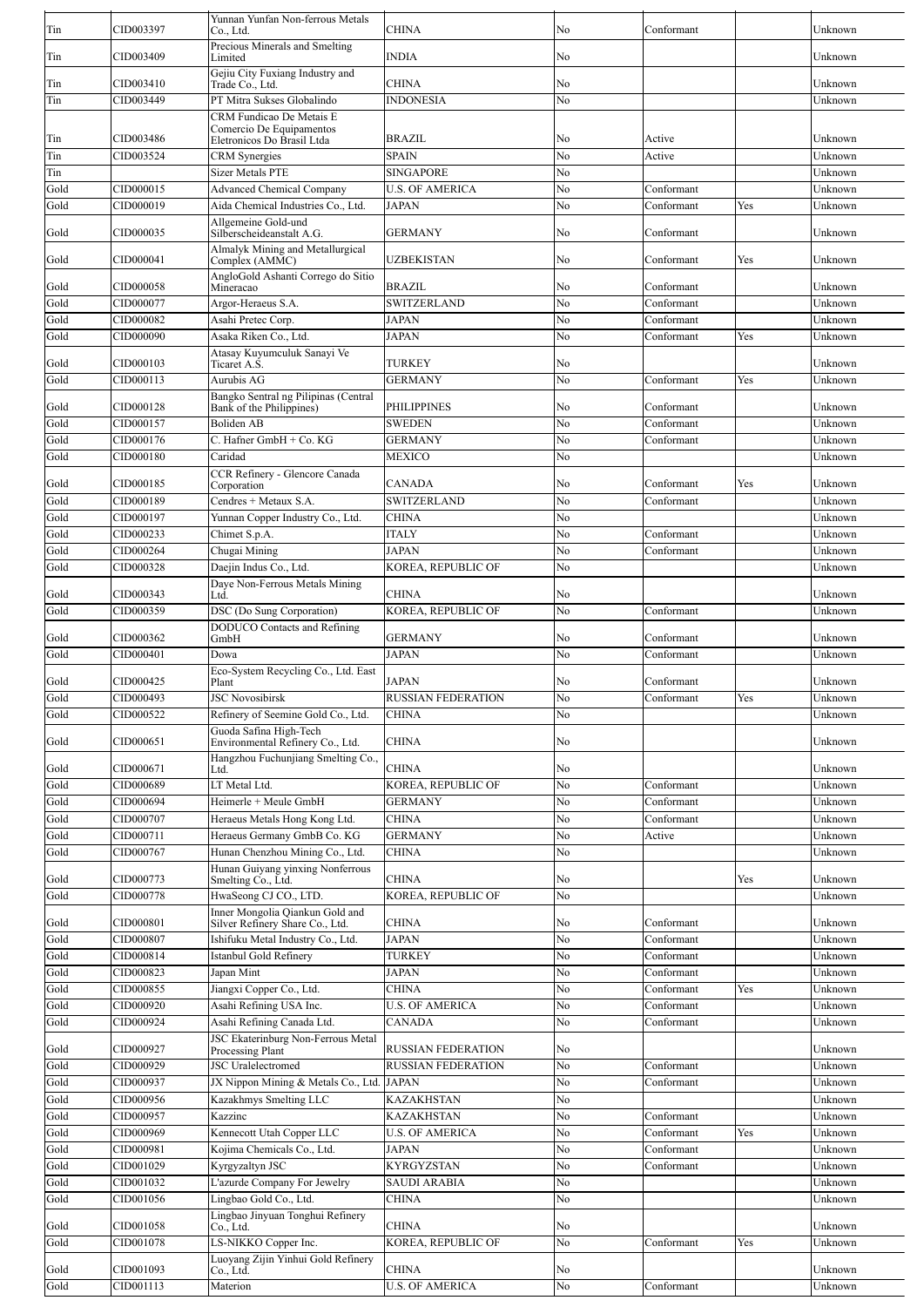| Gold         | CID001119              | Matsuda Sangyo Co., Ltd.                                         | <b>JAPAN</b>                                                | No          | Conformant               |            | Unknown                     |
|--------------|------------------------|------------------------------------------------------------------|-------------------------------------------------------------|-------------|--------------------------|------------|-----------------------------|
| Gold         | CID001147              | Metalor Technologies (Suzhou) Ltd.                               | <b>CHINA</b>                                                | No          | Conformant               |            | Unknown                     |
|              |                        | Metalor Technologies (Hong Kong)                                 |                                                             |             |                          |            |                             |
| Gold         | CID001149              | Ltd.                                                             | CHINA                                                       | No          | Conformant               |            | Unknown                     |
|              |                        | Metalor Technologies (Singapore)                                 |                                                             |             |                          |            |                             |
| Gold         | CID001152              | Pte., Ltd.                                                       | <b>SINGAPORE</b>                                            | No          | Conformant               |            | Unknown                     |
| Gold         | CID001153              | Metalor Technologies S.A.                                        | SWITZERLAND                                                 | No          | Conformant               | Yes        | Unknown                     |
| Gold         | CID001157              | Metalor USA Refining Corporation                                 | <b>U.S. OF AMERICA</b>                                      | No          | Conformant               |            | Unknown                     |
|              |                        | Metalurgica Met-Mex Penoles S.A.                                 |                                                             |             |                          |            |                             |
| Gold         | CID001161              | De C.V.                                                          | <b>MEXICO</b>                                               | No          | Conformant               |            | Unknown                     |
| Gold         | CID001188              | Mitsubishi Materials Corporation                                 | <b>JAPAN</b>                                                | No          | Conformant               | Yes        | Unknown                     |
| Gold         | CID001193              | Mitsui Mining and Smelting Co., Ltd.                             | <b>JAPAN</b>                                                | No          | Conformant               |            | Unknown                     |
|              |                        | Moscow Special Alloys Processing                                 |                                                             |             |                          |            |                             |
| Gold         | CID001204              | Plant                                                            | <b>RUSSIAN FEDERATION</b>                                   | No          | Conformant               |            | Unknown                     |
| Gold         | CID001220              | Nadir Metal Rafineri San. Ve Tic. A.S.                           | <b>TURKEY</b>                                               | No          | Conformant               |            | Unknown                     |
|              |                        | Navoi Mining and Metallurgical                                   |                                                             |             |                          |            |                             |
| Gold         | CID001236              | Combinat                                                         | <b>UZBEKISTAN</b>                                           | No          | Conformant               |            | Unknown                     |
| Gold         | CID001259              | Nihon Material Co., Ltd.                                         | JAPAN                                                       | No          | Conformant               | Yes        | Unknown                     |
| Gold         | CID001322              | Ohio Precious Metals, LLC                                        | USA                                                         | No          | Conformant               |            | Unknown                     |
|              |                        |                                                                  |                                                             |             |                          |            |                             |
| Gold         | CID001325              | Ohura Precious Metal Industry Co.,<br>Ltd.                       | JAPAN                                                       | No          | Conformant               |            | Unknown                     |
|              |                        |                                                                  |                                                             |             |                          |            |                             |
|              |                        | OJSC "The Gulidov Krasnoyarsk<br>Non-Ferrous Metals Plant" (OJSC |                                                             |             |                          |            |                             |
| Gold         | CID001326              | Krastsvetmet)                                                    | <b>RUSSIAN FEDERATION</b>                                   | No          | Conformant               |            | Unknown                     |
| Gold         | CID001352              | PAMP S.A.                                                        | SWITZERLAND                                                 | No          | Conformant               | Yes        | Unknown                     |
|              |                        | Penglai Penggang Gold Industry Co.,                              |                                                             |             |                          |            |                             |
| Gold         | CID001362              | Ltd.                                                             | CHINA                                                       | No          |                          |            | Unknown                     |
| Gold         | CID001386              | Prioksky Plant of Non-Ferrous Metals                             | <b>RUSSIAN FEDERATION</b>                                   | No          | Conformant               | Yes        | Unknown                     |
| Gold         | CID001397              | PT Aneka Tambang (Persero) Tbk                                   | <b>INDONESIA</b>                                            | No          | Conformant               |            | Unknown                     |
| Gold         | CID001498              | PX Precinox S.A.                                                 | SWITZERLAND                                                 | No          | Conformant               |            | Unknown                     |
| Gold         | CID001512              | Rand Refinery (Pty) Ltd.                                         | <b>SOUTH AFRICA</b>                                         | No          | Conformant               | Yes        | Unknown                     |
|              |                        |                                                                  |                                                             |             |                          |            |                             |
| Gold         | CID001534              | Royal Canadian Mint                                              | CANADA                                                      | No          | Conformant               |            | Unknown                     |
| Gold         | CID001546              | Sabin Metal Corp.                                                | <b>U.S. OF AMERICA</b>                                      | No          |                          |            | Unknown                     |
| Gold         | CID001555              | <b>Samduck Precious Metals</b>                                   | KOREA, REPUBLIC OF                                          | No          | Conformant               | Yes        | Unknown                     |
| Gold         | CID001562              | Samwon Metals Corp.                                              | KOREA, REPUBLIC OF                                          | No          |                          |            | Unknown                     |
| Gold         | CID001585              | SEMPSA Joyeria Plateria S.A.                                     | <b>SPAIN</b>                                                | No          | Conformant               |            | Unknown                     |
|              |                        |                                                                  |                                                             |             |                          |            |                             |
| Gold         | CID001619              | Shandong Tiancheng Biological Gold<br>Industrial Co., Ltd.       | CHINA                                                       | No          |                          |            | Unknown                     |
|              |                        | Shandong Zhaojin Gold & Silver                                   |                                                             |             |                          |            |                             |
| Gold         | CID001622              | Refinery Co., Ltd.                                               | <b>CHINA</b>                                                | No          | Conformant               |            | Unknown                     |
|              |                        | Sichuan Tianze Precious Metals Co.,                              |                                                             |             |                          |            |                             |
| Gold         | CID001736              | .td.                                                             | <b>CHINA</b>                                                | No          | Conformant               |            | Unknown                     |
|              |                        | SOE Shyolkovsky Factory of                                       |                                                             |             |                          |            |                             |
| Gold         | CID001756              | <b>Secondary Precious Metals</b>                                 | <b>RUSSIAN FEDERATION</b>                                   | No          | Conformant               |            | Unknown                     |
|              |                        | Solar Applied Materials Technology                               |                                                             |             |                          |            |                             |
| Gold         | CID001761              | Corp.                                                            | TAIWAN, PROVINCE OF CHINA                                   | No          | Conformant               |            | Unknown                     |
|              |                        | Sumitomo Metal Mining Co., Ltd.                                  | JAPAN                                                       | No          | Conformant               |            | Unknown                     |
| Gold         | CID001798              |                                                                  |                                                             |             |                          |            |                             |
| Gold         | CID001810              | Super Dragon Technology Co., Ltd.                                | TAIWAN, PROVINCE OF CHINA                                   | No          |                          |            | Unknown                     |
| Gold         | CID001875              | Tanaka Kikinzoku Kogyo K.K.                                      | <b>JAPAN</b>                                                | No          | Conformant               |            | Unknown                     |
|              |                        |                                                                  |                                                             |             |                          |            |                             |
| Gold         | CID001909              | Great Wall Precious Metals Co., Ltd.<br>of CBPM                  | <b>CHINA</b>                                                | No          |                          |            | Unknown                     |
| Gold         | CID001916              | Shandong Gold Smelting Co., Ltd.                                 | <b>CHINA</b>                                                | No          | Conformant               |            | Unknown                     |
|              | CID001938              | Tokuriki Honten Co., Ltd.                                        | <b>JAPAN</b>                                                |             | Conformant               |            | Unknown                     |
| Gold         |                        |                                                                  |                                                             | No          |                          |            |                             |
| Gold         | CID001947              | <b>Tongling Nonferrous Metals Group</b><br>Co., Ltd.             | <b>CHINA</b>                                                | No          |                          |            | Unknown                     |
| Gold         | CID001955              | Torecom                                                          | <b>KOREA, REPUBLIC OF</b>                                   | No          | Conformant               |            | Unknown                     |
|              | CID001977              |                                                                  | <b>BRAZIL</b>                                               |             |                          |            |                             |
| Gold         |                        | Umicore Brasil Ltda.                                             |                                                             | No          |                          |            | Unknown                     |
| Gold         | CID001980              | Umicore S.A. Business Unit Precious<br>Metals Refining           | <b>BELGIUM</b>                                              | No          | Conformant               |            | Unknown                     |
| Gold         | CID001993              |                                                                  | <b>U.S. OF AMERICA</b>                                      | No          | Conformant               |            | Unknown                     |
|              |                        | United Precious Metal Refining, Inc.                             |                                                             |             |                          |            |                             |
| Gold         | CID002003              | Valcambi S.A.                                                    | <b>SWITZERLAND</b>                                          | No          | Conformant               |            | Unknown                     |
| Gold         | CID002030              | Western Australian Mint (T/a The<br>Perth Mint)                  | AUSTRALIA                                                   | No          | Conformant               |            | Unknown                     |
|              | CID002100              |                                                                  |                                                             | No          |                          | Yes        |                             |
| Gold         |                        | Yamakin Co., Ltd.                                                | <b>JAPAN</b>                                                |             | Conformant               |            | Unknown                     |
| Gold         | CID002129              | Yokohama Metal Co., Ltd.                                         | JAPAN                                                       | No          | Conformant               |            | Unknown                     |
|              |                        | Zhongyuan Gold Smelter of Zhongjin                               |                                                             |             |                          |            |                             |
| Gold         | CID002224              | Gold Corporation                                                 | <b>CHINA</b>                                                | No          | Conformant               |            | Unknown                     |
| Gold         | CID002243              | Gold Refinery of Zijin Mining Group<br>Co., Ltd.                 | CHINA                                                       | No          | Conformant               | Yes        | Unknown                     |
|              |                        |                                                                  |                                                             |             |                          |            |                             |
| Gold         | CID002282              | Morris and Watson                                                | NEW ZEALAND                                                 | No          |                          |            | Unknown                     |
| Gold         | CID002290              | SAFINA A.S.                                                      | <b>CZECHIA</b>                                              | No          | Conformant               |            | Unknown                     |
| Gold         | CID002312              | Guangdong Jinding Gold Limited                                   | <b>CHINA</b>                                                | No          |                          |            | Unknown                     |
| Gold         | CID002314              | Umicore Precious Metals Thailand                                 | <b>THAILAND</b>                                             | No          | Conformant               |            | Unknown                     |
| Gold         | CID002459              | Geib Refining Corporation                                        | <b>U.S. OF AMERICA</b>                                      | No          | Conformant               |            | Unknown                     |
| Gold         | CID002509              | MMTC-PAMP India Pvt., Ltd.                                       | <b>INDIA</b>                                                | No          | Conformant               | Yes        | Unknown                     |
| Gold         | CID002510              | Republic Metals Corporation                                      | <b>U.S. OF AMERICA</b>                                      | No          |                          |            | Unknown                     |
|              |                        |                                                                  |                                                             |             |                          |            |                             |
| Gold         | CID002511              | KGHM Polska Miedz Spolka Akcyjna POLAND                          |                                                             | No          | Conformant               |            | Unknown                     |
| Gold         | CID002515              | Fidelity Printers and Refiners Ltd.                              | ZIMBABWE                                                    | No          |                          |            | Unknown                     |
| Gold         | CID002516              | Singway Technology Co., Ltd.                                     | TAIWAN, PROVINCE OF CHINA                                   | No          | Conformant               |            | Unknown                     |
|              |                        | Henan Yuguang Gold & Lead Co.,                                   |                                                             |             |                          |            |                             |
| Gold         | CID002519              | .td.                                                             | <b>CHINA</b>                                                | No          |                          |            | Unknown                     |
| Gold         | CID002525              | Shandong Humon Smelting Co., Ltd.                                | CHINA                                                       | No          |                          |            | Unknown                     |
|              |                        | Shenzhen Zhonghenglong Real                                      |                                                             |             |                          |            |                             |
| Gold         | CID002527              | Industry Co., Ltd.                                               | CHINA                                                       | No          |                          |            | Unknown                     |
| Gold<br>Gold | CID002560<br>CID002561 | Al Etihad Gold Refinery DMCC<br>Emirates Gold DMCC               | <b>UNITED ARAB EMIRATES</b><br><b>IINITED ARAB EMIRATES</b> | No<br>$N_0$ | Conformant<br>Conformant | <b>Yes</b> | Unknown<br><b>I</b> Inknown |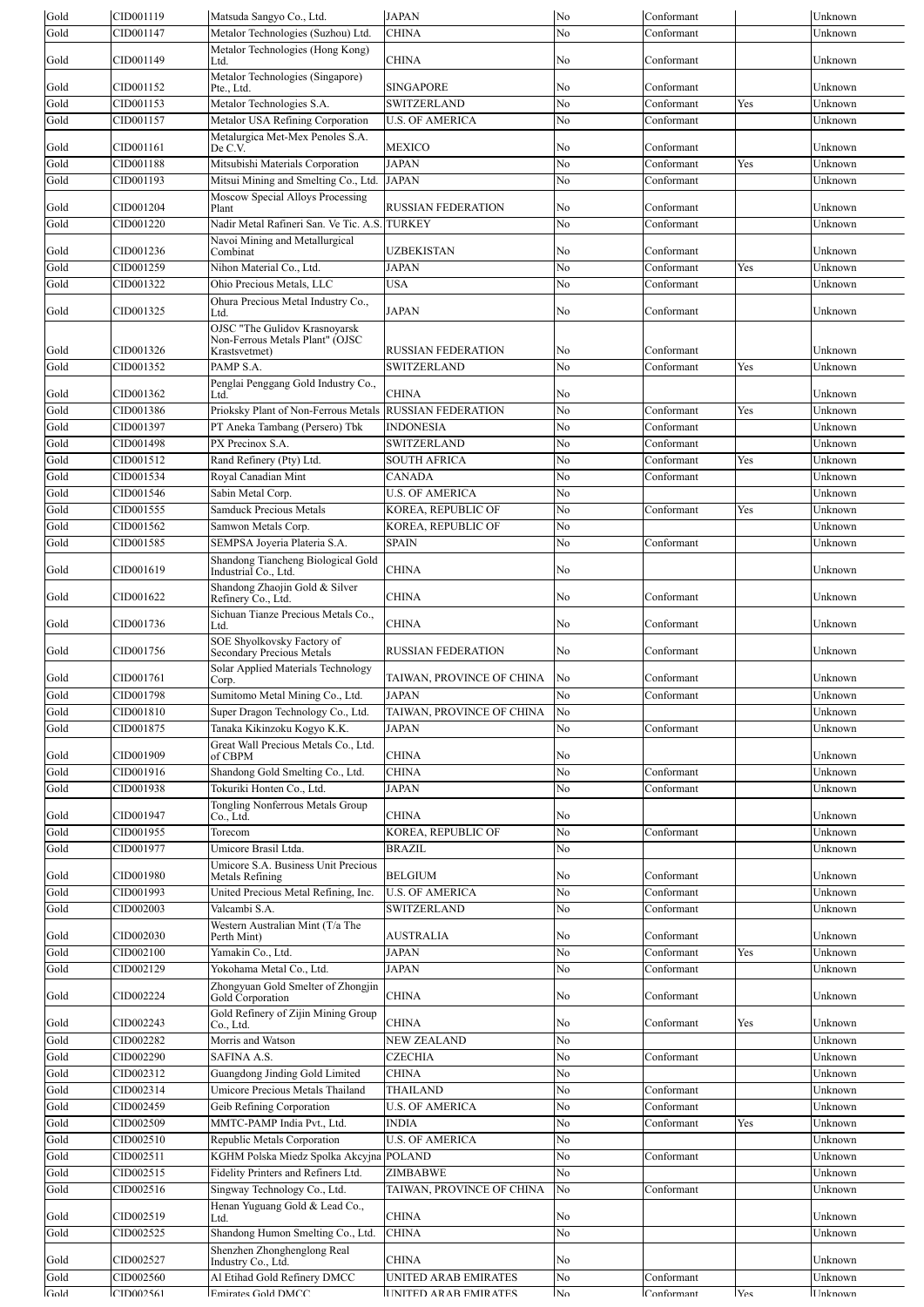| Gold            | CID002562 | <b>International Precious Metal Refiners</b>    | <b>UNITED ARAB EMIRATES</b> | No             | Active     |     | Unknown          |
|-----------------|-----------|-------------------------------------------------|-----------------------------|----------------|------------|-----|------------------|
| Gold            | CID002563 | Kaloti Precious Metals                          | UNITED ARAB EMIRATES        | No             |            |     | Unknown          |
| Gold            | CID002567 | Sudan Gold Refinery                             | <b>SUDAN</b>                | No             |            |     | Unknown          |
| Gold            | CID002580 | T.C.A S.p.A                                     | ITALY                       | No             | Conformant |     | Unknown          |
| Gold            | CID002582 | REMONDIS PMR B.V.                               | NETHERLANDS                 | No             | Conformant |     | Unknown          |
| Gold            | CID002584 | Fujairah Gold FZC                               | UNITED ARAB EMIRATES        | No             |            |     | Unknown          |
| Gold            | CID002587 | <b>Industrial Refining Company</b>              | BELGIUM                     | No             |            |     | Unknown          |
| Gold            | CID002588 | Shirpur Gold Refinery Ltd.                      | INDIA                       | No             |            |     | Unknown          |
| Gold            | CID002605 | Korea Zinc Co., Ltd.                            | KOREA, REPUBLIC OF          | No             | Conformant |     | Unknown          |
| Gold            | CID002606 | Marsam Metals                                   | BRAZIL                      | No             | Conformant |     | Unknown          |
| Gold            | CID002615 | TOO Tau-Ken-Altyn                               | KAZAKHSTAN                  | No             | Conformant |     | Unknown          |
| Gold            | CID002708 | Abington Reldan Metals, LLC                     | <b>U.S OF AMERICA</b>       | No             |            |     | Unknown          |
| Gold            | CID002761 | <b>SAAMP</b>                                    | FRANCE                      | No             | Conformant |     | Unknown          |
| Gold            | CID002762 | L'Orfebre S.A.                                  | <b>ANDORRA</b>              | No             | Conformant |     | Unknown          |
| Gold            | CID002763 | 8853 S.p.A.                                     | <b>ITALY</b>                | No             | Conformant |     | Unknown          |
| Gold            | CID002765 | Italpreziosi                                    | <b>ITALY</b>                | No             | Conformant |     | Unknown          |
| Gold            | CID002777 | SAXONIA Edelmetalle GmbH                        | <b>GERMANY</b>              | No             | Conformant |     | Unknown          |
| Gold            | CID002778 | WIELAND Edelmetalle GmbH                        | GERMANY                     | No             | Conformant |     | Unknown          |
|                 |           | Ogussa Osterreichische Gold- und                |                             |                |            |     |                  |
| Gold            | CID002779 | Silber-Scheideanstalt GmbH                      | AUSTRIA                     | No             | Conformant |     | Unknown          |
| Gold            | CID002850 | <b>AU Traders and Refiners</b>                  | <b>SOUTH AFRICA</b>         | No             | Conformant |     | Unknown          |
| Gold            | CID002852 | GCC Gujrat Gold Centre Pvt. Ltd.                | INDIA                       | No             |            |     | Unknown          |
| Gold            | CID002853 | Sai Refinery                                    | <b>INDIA</b>                | No             |            |     | Unknown          |
|                 |           | Universal Precious Metals Refining              |                             |                |            |     |                  |
| Gold            | CID002854 | Zambia                                          | ZAMBIA                      | No             |            |     | Unknown          |
| Gold            | CID002857 | Modeltech Sdn Bhd                               | MALAYSIA                    | No             |            |     | Unknown          |
| Gold            | CID002863 | <b>Bangalore Refinery</b>                       | <b>INDIA</b>                | No             | Conformant |     | Unknown          |
| Gold            | CID002865 | Kyshtym Copper-Electrolytic Plant<br>ZAO        | <b>RUSSIAN FEDERATION</b>   | No             |            |     | Unknown          |
| Gold            | CID002866 | Morris and Watson Gold Coast                    | <b>AUSTRALIA</b>            | No             |            |     | Unknown          |
|                 |           | Degussa Sonne / Mond Goldhandel                 |                             |                |            |     |                  |
| Gold            | CID002867 | GmbH                                            | GERMANY                     | No             |            |     | Unknown          |
| Gold            | CID002872 | Pease & Curren                                  | <b>U.S. OF AMERICA</b>      | No             |            |     | Unknown          |
| Gold            | CID002893 | JALAN & Company                                 | INDIA                       | No             |            |     | Unknown          |
| Gold            | CID002918 | SungEel HiMetal Co., Ltd.                       | KOREA, REPUBLIC OF          | No             | Conformant |     | Unknown          |
| Gold            | CID002919 | Planta Recuperadora de Metales SpA              | <b>CHILE</b>                | No             | Conformant | Yes | Unknown          |
| Gold            | CID002973 | Safimet S.p.A                                   | <b>ITALY</b>                | No             | Conformant |     | Unknown          |
|                 |           | State Research Institute Center for             |                             |                |            |     |                  |
| Gold            | CID003153 | Physical Sciences and Technology                | LITHUANIA                   | No             |            |     | Unknown          |
| Gold            | CID003185 | African Gold Refinery                           | UGANDA                      | No             |            | Yes | Unknown          |
| Gold            | CID003186 | Gold Coast Refinery                             | GHANA                       | No             |            |     | Unknown          |
| Gold            | CID003189 | NH Recytech Company                             | KOREA, REPUBLIC OF          | No             |            |     | Unknown          |
| Gold            | CID003195 | TSK Pretech                                     | KOREA, REPUBLIC OF          | No             | Conformant |     | Unknown          |
| Gold            | CID003324 | OG Refining, LLC                                | <b>U.S. OF AMERICA</b>      | No             |            | Yes | Unknown          |
| Gold            | CID003348 | Dijllah Gold Refinery FZC                       | UNITED ARAB EMIRATES        | No             |            |     | Unknown          |
| Gold            | CID003382 | CGR Metalloys Pvt Ltd.                          | INDIA                       | No             |            |     | Unknown          |
| Gold            | CID003383 | Sovereign Metals                                | <b>INDIA</b>                | No             |            |     | Unknown          |
|                 |           | C.I Metales Procesados Industriales             |                             |                |            |     |                  |
| Gold            | CID003421 | SAS                                             | COLOMBIA                    | No             | Active     |     | Unknown          |
|                 |           | Eco-System Recycling Co., Ltd.<br>North Plant   |                             |                |            |     |                  |
| Gold            | CID003424 |                                                 | JAPAN                       | No             | Conformant |     | Unknown          |
| Gold            | CID003425 | Eco-System Recycling Co., Ltd. West<br>Plant    | JAPAN                       | No             | Conformant |     | Unknown          |
| Gold            | CID003461 | <b>Augmont Enterprises Private Limited</b>      | <b>INDIA</b>                | No             | Active     |     | Unknown          |
| Gold            | CID003463 | Kundan Care Products Ltd.                       | <b>INDIA</b>                | No             |            |     | Unknown          |
|                 |           | Emerald Jewel Industry India Limited            |                             |                |            |     |                  |
| Gold            | CID003487 | (Unit 1)                                        | INDIA                       | No             |            |     | Unknown          |
|                 |           | Emerald Jewel Industry India Limited            |                             |                |            |     |                  |
| Gold            | CID003488 | (Unit 2)                                        | <b>INDIA</b>                | No             |            |     | Unknown          |
| Gold            | CID003489 | Emerald Jewel Industry India Limited<br>Unit 3) | <b>INDIA</b>                | No             |            |     | Unknown          |
|                 |           | Emerald Jewel Industry India Limited            |                             |                |            |     |                  |
| Gold            | CID003490 | (Unit 4)                                        | INDIA                       | No             |            |     | Unknown          |
| Gold            | CID003497 | K.A. Rasmussen                                  | <b>NORWAY</b>               | No             |            |     | Unknown          |
| Gold            | CID003500 | <b>Alexy Metals</b>                             | <b>U.S. OF AMERICA</b>      | No             | Active     |     | Unknown          |
| Gold            | CID003529 | Sancus ZFS (L'Orfebre, SA)                      | COLOMBIA                    | No             |            |     | Unknown          |
| Gold            | CID003540 | Sellem Industries Ltd.                          | <b>MAURITANIA</b>           | No             |            |     | Unknown          |
| Gold            | CID003548 | MD Overseas                                     | INDIA                       | No             |            |     | Unknown          |
| Gold            | CID003557 | Metallix Refining Inc.                          | <b>U.S. OF AMERICA</b>      | No             | Active     |     | Unknown          |
| Gold            | CID003575 | Metal Concentrators SA (Pty) Ltd.               | <b>SOUTH AFRICA</b>         | No             | Conformant |     | Unknown          |
| Tungsten        | CID000004 | A.L.M.T. Corp.                                  | <b>JAPAN</b>                | No             | Conformant |     | Unknown          |
| Tungsten        | CID000105 | Kennametal Huntsville                           | <b>U.S. OF AMERICA</b>      | No             | Conformant |     | Unknown          |
|                 |           | Guangdong Xianglu Tungsten Co.,                 |                             |                |            |     |                  |
| Tungsten        | CID000218 | Ltd.                                            | CHINA                       | No             | Conformant |     | Unknown          |
|                 |           | Chongyi Zhangyuan Tungsten Co.,                 |                             |                |            |     |                  |
| Tungsten        | CID000258 | Ltd.                                            | CHINA                       | No             | Conformant |     | Unknown          |
| <b>Tungsten</b> | CID000281 | CNMC (Guangxi) PGMA Co., Ltd.                   | CHINA                       | No             |            |     | Unknown          |
| Tungsten        | CID000499 | Fujian Jinxin Tungsten Co., Ltd.                | CHINA                       | No             |            | Yes | Unknown          |
| Tungsten        | CID000568 | Global Tungsten & Powders Corp.                 | <b>U.S. OF AMERICA</b>      | N <sub>0</sub> | Conformant | Yes | Unknown          |
| Tungsten        | CID000766 | Hunan Chenzhou Mining Co., Ltd.                 | <b>CHINA</b>                | No             | Conformant | Yes | Unknown          |
| Tungsten        | CID000769 | Hunan Chunchang Nonferrous Metals<br>Co., Ltd.  | CHINA                       | No             | Conformant |     | Unknown          |
|                 |           |                                                 |                             |                |            |     |                  |
| Tungsten        | CID000825 | Ianan New Metals Co. Ltd                        | <b>IAPAN</b>                | N <sub>0</sub> | Conformant | Yes | <b>I</b> Inknown |

Go d C 00 56 ates Go d CC UN S No Co o a t es U ow